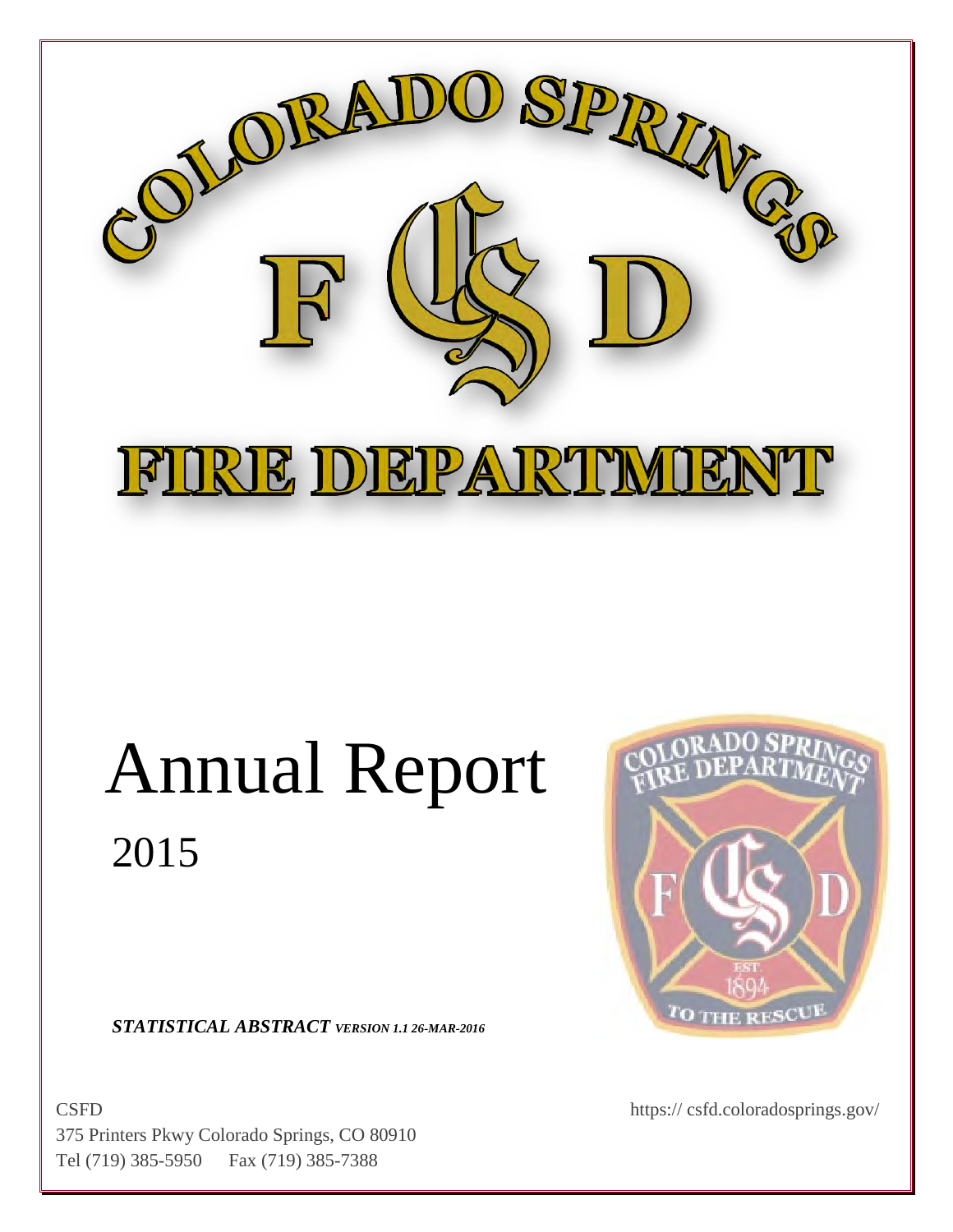### **Table of Contents**

| <b>Service Area Maps</b><br>1                                                                                                                                                                                                 |  |
|-------------------------------------------------------------------------------------------------------------------------------------------------------------------------------------------------------------------------------|--|
|                                                                                                                                                                                                                               |  |
|                                                                                                                                                                                                                               |  |
|                                                                                                                                                                                                                               |  |
| <b>Highlights</b>                                                                                                                                                                                                             |  |
|                                                                                                                                                                                                                               |  |
|                                                                                                                                                                                                                               |  |
| Fire Service Costs 5                                                                                                                                                                                                          |  |
| 6<br><b>Finances &amp; Staffing</b>                                                                                                                                                                                           |  |
|                                                                                                                                                                                                                               |  |
|                                                                                                                                                                                                                               |  |
|                                                                                                                                                                                                                               |  |
| CSFD Staffing Trend<br>CSFD Staffing per 1,000 Residents<br>6                                                                                                                                                                 |  |
|                                                                                                                                                                                                                               |  |
| $\overline{7}$<br><b>Total Incidents</b>                                                                                                                                                                                      |  |
|                                                                                                                                                                                                                               |  |
|                                                                                                                                                                                                                               |  |
|                                                                                                                                                                                                                               |  |
| Incidents by Pez $\frac{9}{2}$                                                                                                                                                                                                |  |
|                                                                                                                                                                                                                               |  |
|                                                                                                                                                                                                                               |  |
| Incidents by Still District 2000 and 2000 and 2000 and 2000 and 2000 and 2000 and 2000 and 2000 and 2000 and 2000 and 2000 and 2000 and 2000 and 2000 and 2000 and 2000 and 2000 and 2000 and 2000 and 2000 and 2000 and 2000 |  |
|                                                                                                                                                                                                                               |  |
|                                                                                                                                                                                                                               |  |
|                                                                                                                                                                                                                               |  |
| Standards of Cover 11                                                                                                                                                                                                         |  |
|                                                                                                                                                                                                                               |  |
|                                                                                                                                                                                                                               |  |
| Company Responses                                                                                                                                                                                                             |  |
|                                                                                                                                                                                                                               |  |
|                                                                                                                                                                                                                               |  |
| <b>Fire</b><br>13                                                                                                                                                                                                             |  |
|                                                                                                                                                                                                                               |  |
|                                                                                                                                                                                                                               |  |
|                                                                                                                                                                                                                               |  |
|                                                                                                                                                                                                                               |  |
|                                                                                                                                                                                                                               |  |
| <b>Medical</b><br>15                                                                                                                                                                                                          |  |
|                                                                                                                                                                                                                               |  |
|                                                                                                                                                                                                                               |  |
|                                                                                                                                                                                                                               |  |
| Primary Assessments 16                                                                                                                                                                                                        |  |
| <b>Hazardous Conditions</b><br>17                                                                                                                                                                                             |  |
|                                                                                                                                                                                                                               |  |
| Electrical Incidents 17                                                                                                                                                                                                       |  |
|                                                                                                                                                                                                                               |  |
|                                                                                                                                                                                                                               |  |
| <b>Rescue</b><br>18                                                                                                                                                                                                           |  |
|                                                                                                                                                                                                                               |  |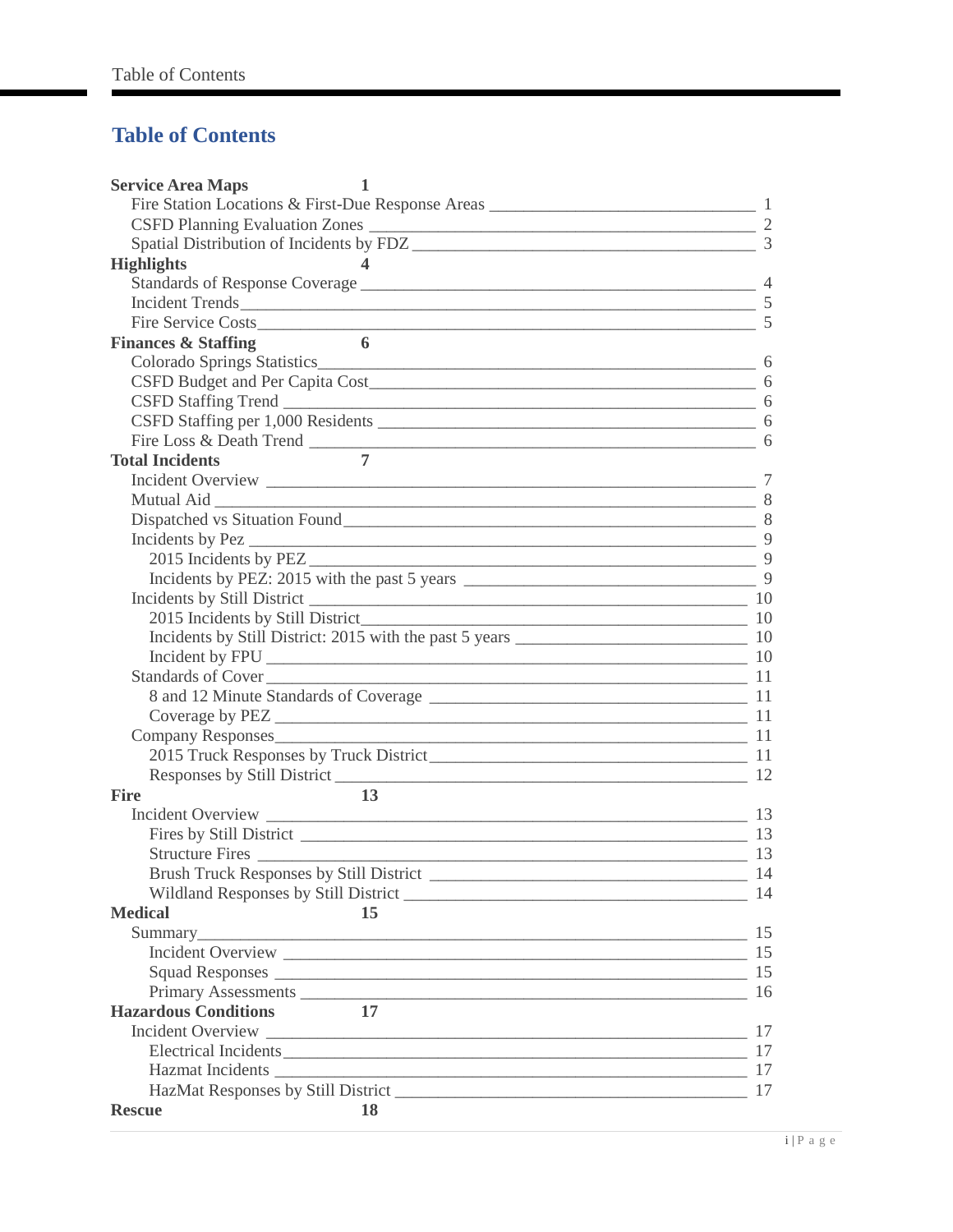|                                         |                  | 18 |
|-----------------------------------------|------------------|----|
|                                         |                  | 18 |
| <b>Over-Pressure / Rupture</b>          | 19               |    |
| Incident Overview                       |                  | 19 |
| <b>False Alarm</b>                      | 20               |    |
| Incident Overview                       |                  | 20 |
| <b>Good Intent</b>                      | 21               |    |
| Incident Overview                       |                  | 21 |
| <b>Service Call</b>                     | 22               |    |
| Incident Overview                       |                  | 22 |
| <b>Severe Weather</b>                   | 23               |    |
| Incident Overview                       |                  | 23 |
| <b>Other</b>                            | 24               |    |
| Incident Overview                       |                  | 24 |
| <b>Mutual Aid</b>                       | 25               |    |
|                                         |                  | 25 |
|                                         | Mutual Aid Given | 26 |
| <b>Appendix</b>                         | 27               |    |
|                                         |                  | 27 |
| <b>Colorado Springs Fire Department</b> | 28               |    |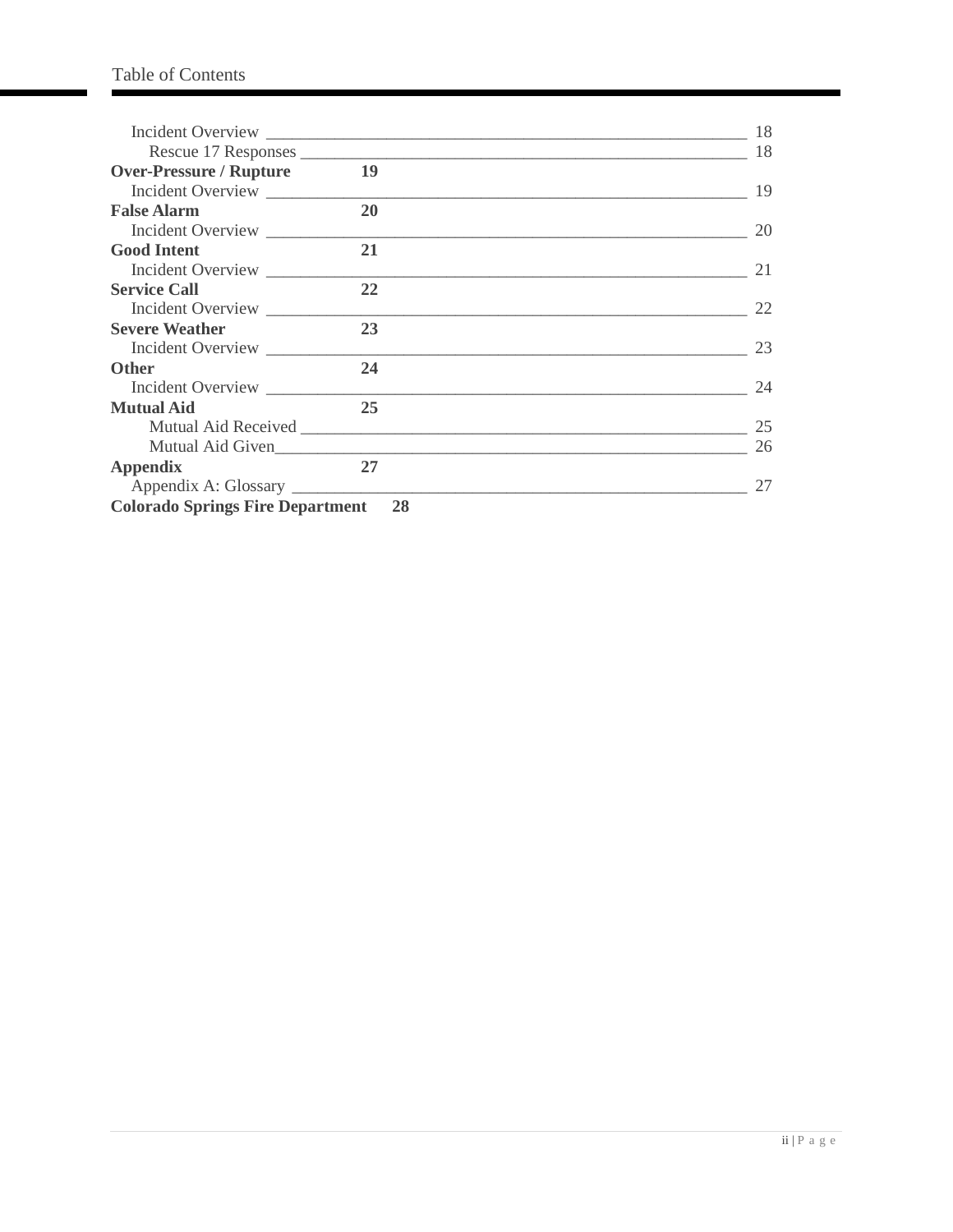# <span id="page-3-0"></span>**Service Area Maps**

### <span id="page-3-1"></span>**Fire Station Locations & First-Due Response Areas**

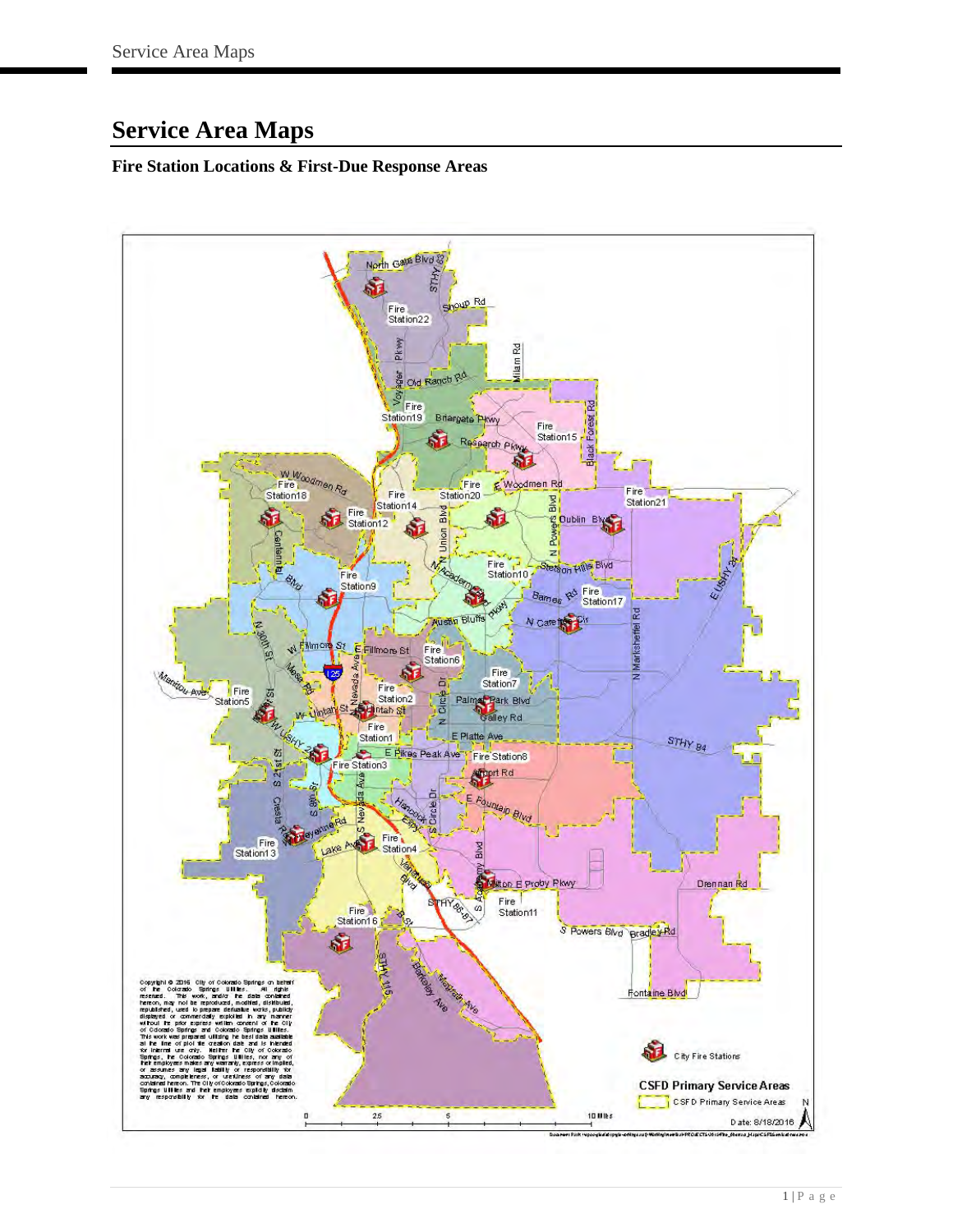#### <span id="page-4-0"></span>**CSFD Planning Evaluation Zones**

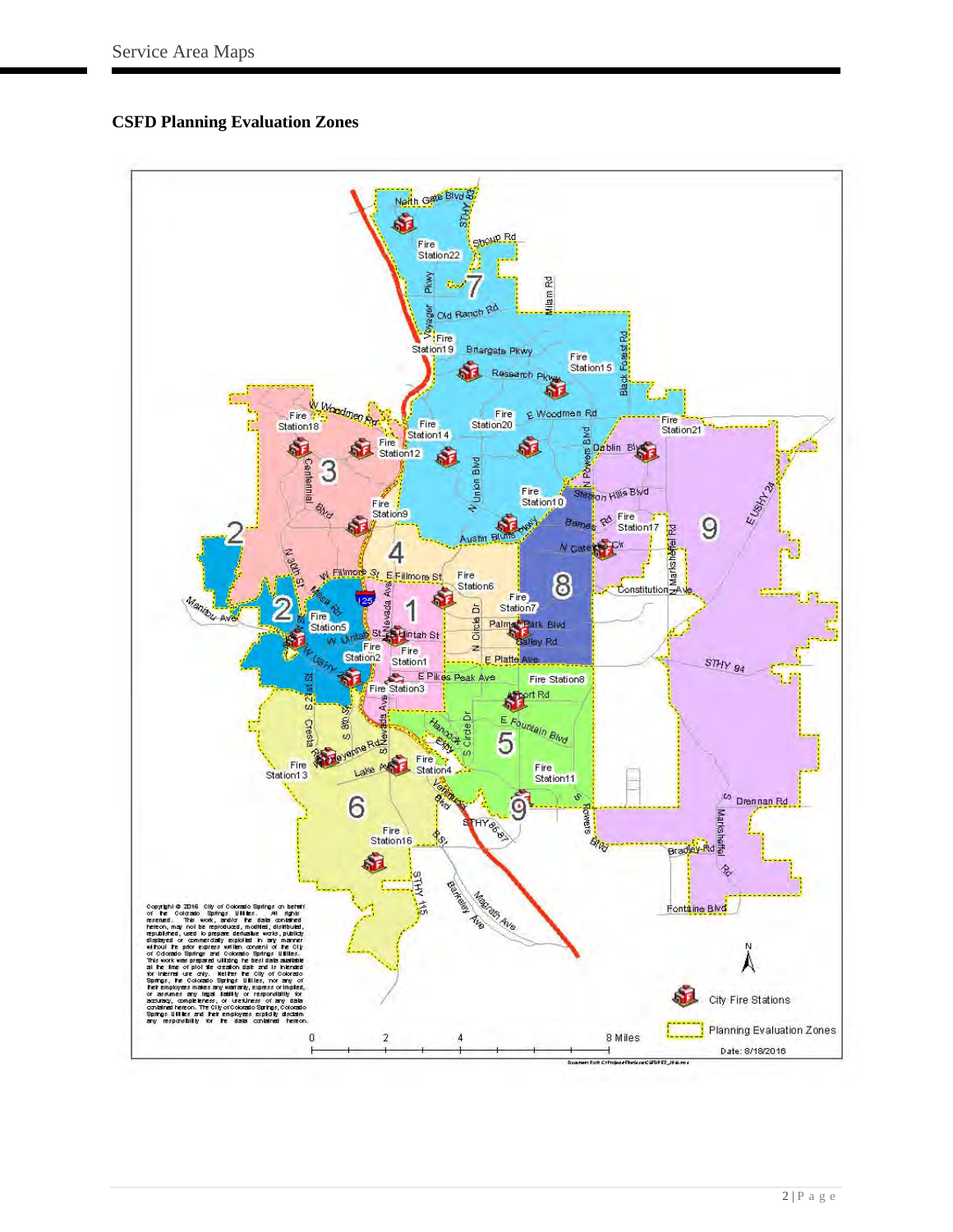<span id="page-5-0"></span>**Spatial Distribution of Incidents by FDZ**

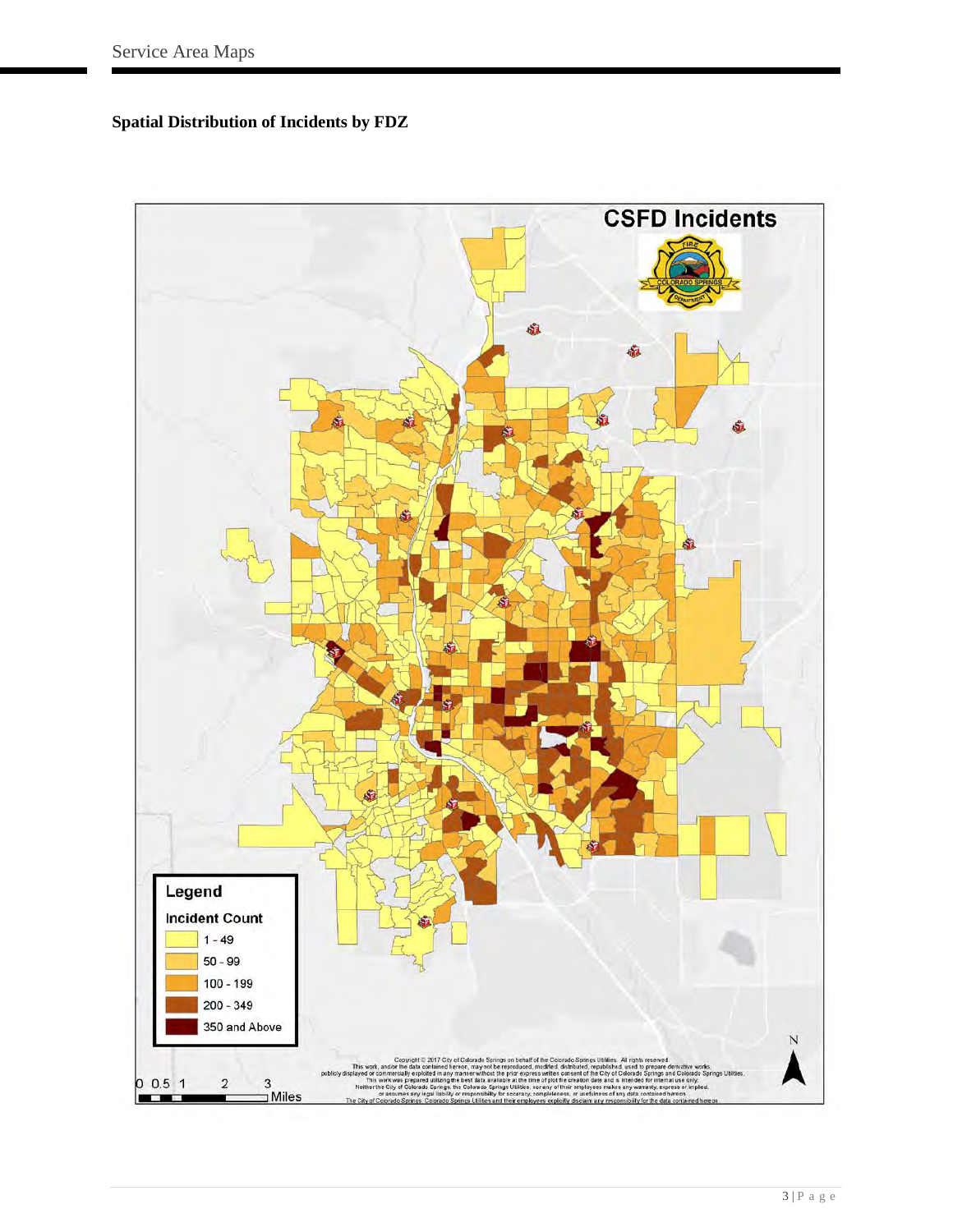# <span id="page-6-0"></span>**Highlights**

- The City experienced two tragic active shooter events in 2015.
	- First, the October 31 Halloween shooting rampage which resulted in three deaths, two citizens and the shooter.
	- Second, the Planned Parenthood invasion and shooting which resulted in three deaths, one UCCS police officer and two citizens.
- CSFD Training Division graduated 17 firefighters.
- Construction of Fire Station 22 at 711 Copper Center Parkway Colorado Springs, CO began with a ground breaking ceremony on July 31, 2015.

Community Assistance Referral & Education Services (CARES)

- CARES connects people in our community with the resources that they need to improve their health and access to healthcare. By helping members connect with primary care providers, medical specialists, food and transportation options, CARES ensures that people have access to the right level of care in the right place and at the right time. During 2015, CARES:
	- Received over 400 referrals
	- Reached over 1100 patients referred since program inception
	- Experienced 52.7% 911 decrease rate
	- Experienced 54.8% ED decrease rate
	- Experienced 61.2% Hospital readmission rate decrease

Community Response Team (CRT)

- CRT is a 9-1-1 mobile mental health crisis response unit staffed by a Fire Department medical provider, a police officer and an AspenPointe social worker. During 2015, CRT:
	- Responded to 2388 incidents, seeing 1516 patients
	- Treated 45% of incidents in place
- Community Outreach: The Division partners with Penrose-St. Francis Health Services, Walgreens, El Paso County Public Health and other area organizations to provide free flu shots and vaccinations to uninsured and underinsured individuals. During the 2015 flu season, these 24 events:
	- Provided influenza vaccinations to 1228 people
	- Provided TDaP vaccinations to 105 people
	- Senior Fall prevention, and proper 9-1-1 usage training was conducted at 13 community settings.

#### <span id="page-6-1"></span>**Standards of Response Coverage**

- In 2015, 8-minute first company response coverage experienced a slight decrease to 88.2 percent. Decreases in coverage occurred in all but two PEZs 7 & 9. PEZ 7 & 9 experienced the largest relative increase in calls for service within the City (14 & 16 percent respectively). Construction of Station 22 began in August, 2015. This station is located in PEZ 7 and will help address the increased calls for service.
- The 12-minute structure fire response coverage in the city has remained above the 90 percent objective, although structure fire coverage remained below the 90% objective in some Planning Evaluation Zones. Planning Evaluation Zone 7 recorded the least effective coverage in the City at 82.5 percent, partially due to calls for service in the northern most area of the city that will be covered by Station 22.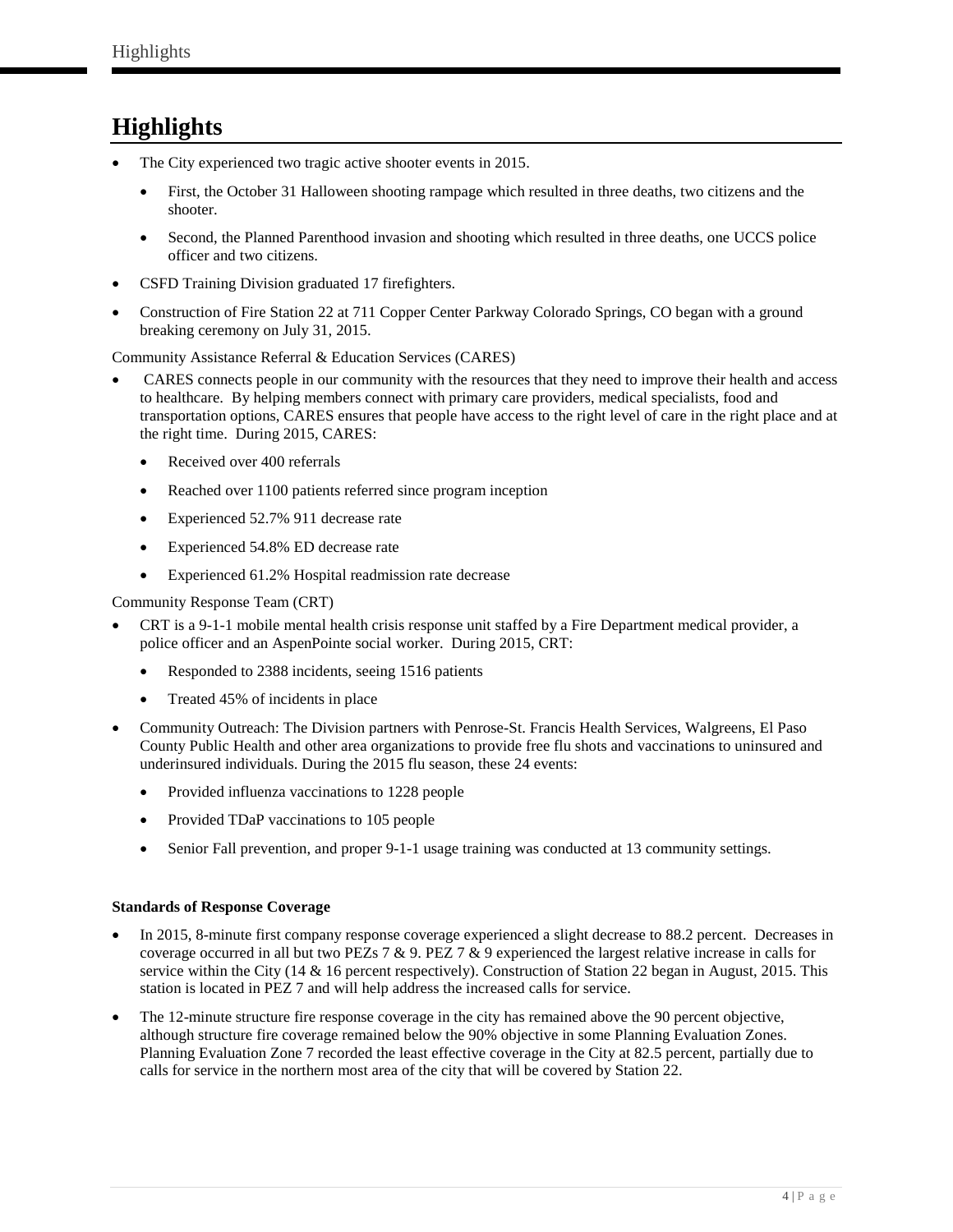#### <span id="page-7-0"></span>**Incident Trends**

- The rate of incidents per 1,000 residents increased from 134.0 in 2014 to 141.5 in 2015. Over the past decade, the total fire service incident rate per unit of population has shown a relatively consistent increase. Thus, the CSFD is receiving more calls for assistance per resident today than it did ten years ago.
- The number of fires experienced by the City has steadily declined over the last 10 years, -4.0%.
- The number of medical incidents serviced by the CSFD has continued to rise; actual medical incidents increased to over 40,800 calls in 2015. The rate of medical incidents increased to 89 per 1,000 residents compared to 83 per 1,000 residents the last 5 years.

#### <span id="page-7-1"></span>**Fire Service Costs**

- Total expenditures for fire services in Colorado Springs were slightly lower in 2015 than 2014 (\$61.63M vs \$61.97M). When adjusted for population as well as inflation, total fire service costs have been decreasing steadily since 2008 and are the lowest they have been in the last 10 years, excluding 2013 (\$129.10 per person compared to an average of \$131.32 per person[1](#page-7-2)).
- For 2015, the overall budget decreased slightly. General Fund expenses increased to cover salary and benefit changes, increased overtime costs, and the addition of 2.25 FTE civilian positions; however, there were decreases in expenses from other funding sources. The amount allocated for Capital Improvements Program projects decreased due to the removal of one-time capital project funding. Furthermore, the amount of Public Safety Sales Tax (PSST) funding and the amount of available grant funding decreased in 2015.

<span id="page-7-2"></span> $\overline{a}$ 1 Adjusted for inflation to a base year of 2010 dollars.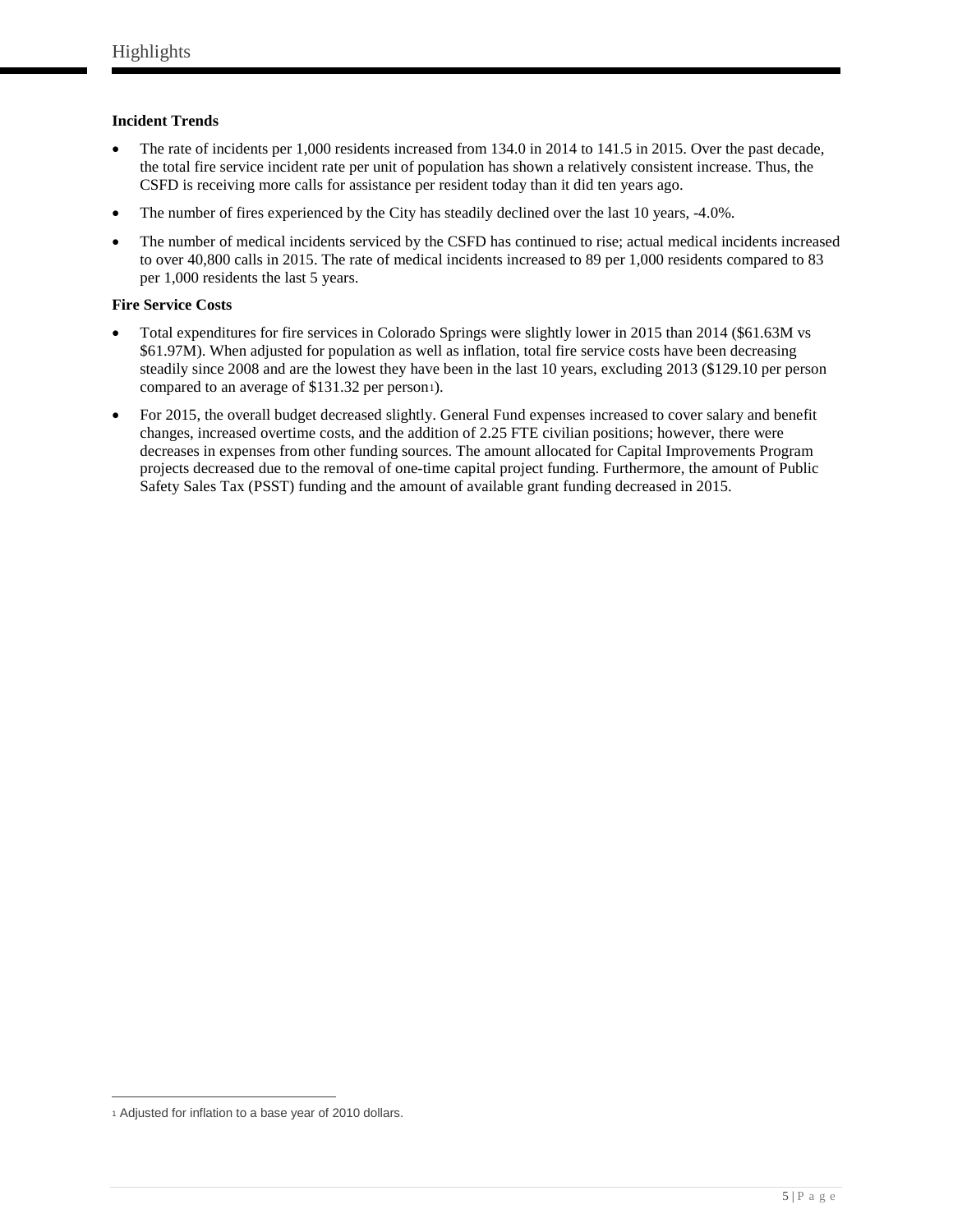# <span id="page-8-0"></span>**Finances & Staffing**

#### <span id="page-8-1"></span>**Colorado Springs Statistics**

<span id="page-8-2"></span>

|                                        | 2005   | 2006   | 2007   | 2008   | 2009   | 2010   | 2011   | 2012   | 2013   | 2014   | 20152    |
|----------------------------------------|--------|--------|--------|--------|--------|--------|--------|--------|--------|--------|----------|
| Population $(1000)$ <sub>3</sub>       | 383.1  | 391.8  | 394.9  | 401.2  | 407.7  | 420.5  | 426.9  | 431.7  | 437.6  | 444.5  | 457.9    |
| <b>Fire Stations</b>                   | 20     | 20     | 20     | 20     | 20     | 20     | 20     | 20     | 21     | 21     | 21       |
| <b>CSFD Budget and Per Capita Cost</b> |        |        |        |        |        |        |        |        |        |        |          |
|                                        | 2005   | 2006   | 2007   | 2008   | 2009   | 2010   | 2011   | 2012   | 2013   | 2014   | $2015^2$ |
| General Fund (\$M)                     | 40.10  | 40.27  | 40.28  | 39.59  | 40.60  | 40.60  | 42.89  | 42.09  | 41.91  | 46.35  | 47.13    |
| PSST (\$M)                             | 9.57   | 12.02  | 10.88  | 12.86  | 10.96  | 11.00  | 11.42  | 12.13  | 15.60  | 14.62  | 13.56    |
| Grants $(SM)$                          | 0.00   | 0.00   | 0.99   | 3.58   | 2.83   | 3.08   | 2.76   | 1.80   | 3.85   | 1.00   | 0.94     |
| Total Funding (\$M)                    | 49.67  | 52.29  | 52.15  | 56.04  | 54.39  | 54.68  | 57.07  | 56.02  | 61.37  | 61.97  | 61.63    |
| Per Capita Fire Cost (\$)              | 129.65 | 133.45 | 132.07 | 139.67 | 133.40 | 130.02 | 133.69 | 129.76 | 140.24 | 139.43 | 134.59   |
| Denver-Boulder CPI <sub>4</sub>        | 190.90 | 197.70 | 202.03 | 209.90 | 208.55 | 212.45 | 220.29 | 224.57 | 230.79 | 236.56 | 243.18   |
| Funding (Y2010 \$M)                    | 55.27  | 56.19  | 54.84  | 56.72  | 55.41  | 54.68  | 55.04  | 53.00  | 56.49  | 55.66  | 53.84    |
| Per Capita Cost (Y2010 \$)             | 144.29 | 143.41 | 138.88 | 141.37 | 135.89 | 130.02 | 128.93 | 122.76 | 129.10 | 125.22 | 117.58   |

#### <span id="page-8-3"></span>**CSFD Staffing Trend**

|                              | 2005   | 2006   | 2007       | 2008   | 2009   | 2010   | 2011   | 2012   | 2013   | 2014       | $2015^2$ |
|------------------------------|--------|--------|------------|--------|--------|--------|--------|--------|--------|------------|----------|
| <b>Total Sworn Personnel</b> | 428.00 | 446.00 | 452<br>.00 | 452.00 | 433.00 | 418.00 | 416.00 | 412.00 | 427.00 | 427<br>00. | 424.00   |
| Sworn Personnel              | 428.00 | 446.00 | 452.00     | 452.00 | 433.00 | 418.00 | 416.00 | 412.00 | 412.00 | 412.00     | 424.00   |
| Sworn Grant                  | 0.00   | 0.00   | 0.00       | 0.00   | 0.00   | 0.00   | 0.00   | 0.00   | 15.00  | 15.00      | 0.00     |
| Total Non-Sworn Personnels   | 63.25  | 62.25  | 64.25      | 54.25  | 48.75  | 53.25  | 54.75  | 47.75  | 45.25  | 49.25      | 51.50    |
| Non-Sworn Personnel          | 61.25  | 60.25  | 62.25      | 54.25  | 48.75  | 48.50  | 49.75  | 45.75  | 43.25  | 49.25      | 51.50    |
| Non-Sworn Grant Personnel    | 2.00   | 2.00   | 2.00       | 0.00   | 0.00   | 4.75   | 5.00   | 2.00   | 2.00   | 0.00       | 0.00     |
| <b>Total Staffing</b>        | 491.25 | 508.25 | 516.25     | 506.25 | 481.75 | 471.25 | 470.75 | 459.75 | 472.25 | 476.25     | 475.50   |

#### <span id="page-8-4"></span>**CSFD Staffing per 1,000 Residents**

|                       | 2005 | 2006 | 2007 | 2008 | 2009 | 2010 | 2011      | 2012 | 2013 | 2014 | $2015^2$ |
|-----------------------|------|------|------|------|------|------|-----------|------|------|------|----------|
| Sworn Personnel       | 1.12 | 1.14 | l.14 | 1.13 | .06  | 0.99 | 0.97      | 0.95 | 0.98 | 0.96 | 0.93     |
| Non-Sworn Personnel   | 0.17 | 0.16 | 0.16 | 0.14 | 0.12 | 0.13 | 0.13      | 0.11 | 0.10 | 0.11 | 0.11     |
| <b>Total Staffing</b> | .28  | .30  | 1.31 | .26  | 1.18 | 1.12 | $.10^{-}$ | .06  | 1.08 | 1.07 | 1.04     |

#### <span id="page-8-5"></span>**Fire Loss & Death Trend**

|                               | 2005  | 2006  | 2007  | 2008  | 2009  | 2010  | 2011  | 2012   | 2013  | 2014  | 2015  | $10$ -vr $Avg$ |
|-------------------------------|-------|-------|-------|-------|-------|-------|-------|--------|-------|-------|-------|----------------|
| Fire Loss $(SM)$ <sub>6</sub> | 3.89  | 6.34  | 11.30 | 9.21  | 12.67 | 8.30  | 5.90  | 117.32 | 10.84 | 7.61  | 4.69  | 19.42          |
| Per Capita Loss (\$)          | 10.15 | 16.19 | 28.62 | 22.95 | 31.08 | 19.73 | 13.81 | 271.75 | 24.76 | 17.12 | 10.24 | 45.63          |
| Civilian Fire Deaths          | 2.00  | 3.00  | 2.00  | 3.00  | 4.00  | 0.00  | 2.00  | 2.00   | 2.00  | 00.1  | 2.00  | 2.10           |
| Deaths/ $100,000$ Pop         | 0.52  | 0.77  | 0.51  | 0.75  | 0.98  | 0.00  | 0.47  | 0.46   | 0.46  | 0.22  | 0.44  | 0.51           |
| Civilian Fire Injuries        | 32.00 | 38.00 | 39.00 | 21.00 | 31.00 | 51.00 | 49.00 | 34.00  | 31.00 | 27.00 | 19.00 | 34.20          |

 $\overline{a}$ <sup>2</sup> Items in Italics are estimates or quantities derived from estimates.

<span id="page-8-7"></span><span id="page-8-6"></span><sup>3</sup> 2015 Budget (Oct 6, 2014) Colorado Springs at Glance, Community Profile, and GFOS Award.

<span id="page-8-8"></span><sup>4</sup> Colorado Department of Local Affairs (Actuals and Projections).

<span id="page-8-9"></span><sup>5</sup> In 2012, OEM began reporting to the Chief of Staff and is not included in staffing numbers.

<span id="page-8-10"></span><sup>6</sup> Fire loss in 2012 includes property damage associated with the Waldo Canyon Fire which was \$109.7 million of the total.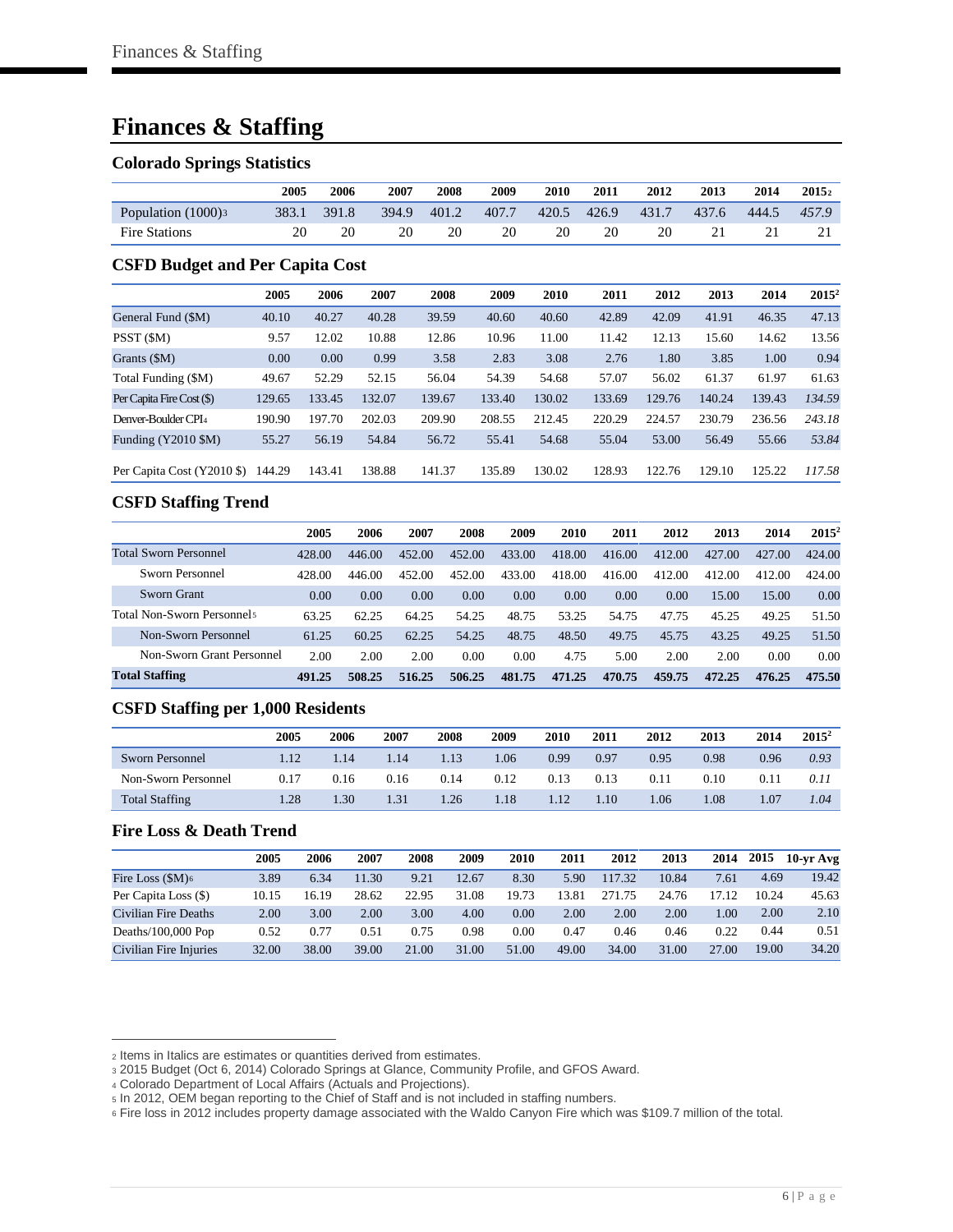# <span id="page-9-0"></span>**Total Incidents**

<span id="page-9-1"></span>

| Year | <b>False</b><br><b>Alarm</b> | <b>Fire</b> |      | Good Hazardous<br><b>Intent Conditions</b> | <b>Medical</b> | <b>Other</b> | <b>Ruptur</b><br>e | <b>Rescue</b> | <b>Service</b><br><b>Calls</b> | <b>Severe</b><br>Weather | <b>Not</b><br>Set | Total |
|------|------------------------------|-------------|------|--------------------------------------------|----------------|--------------|--------------------|---------------|--------------------------------|--------------------------|-------------------|-------|
| 2010 | 2695                         | 838         | 6315 | 379                                        | 33716          | 45           | 33                 | 1385          | 3830                           | 34                       | 36                | 49306 |
| 2011 | 2739                         | 800         | 7230 | 414                                        | 35012          | 63           | 29                 | 1688          | 5121                           | 25                       | 57                | 53178 |
| 2012 | 2713                         | 711         | 7549 | 381                                        | 36202          | 33           | 35                 | 1988          | 5010                           | 15                       | 45                | 54682 |
| 2013 | 2685                         | 599         | 8291 | 339                                        | 36507          | 49           | 39                 | 2338          | 5390                           | 63                       | 98                | 56398 |
| 2014 | 2918                         | 643         | 9035 | 316                                        | 36981          | 46           | 31                 | 2713          | 6821                           | 24                       | 68                | 59596 |
| 2015 | 3085                         | 556         | 9320 | 315                                        | 40821          | 32           | 27                 | 2873          | 7729                           | 43                       | 11                | 64812 |

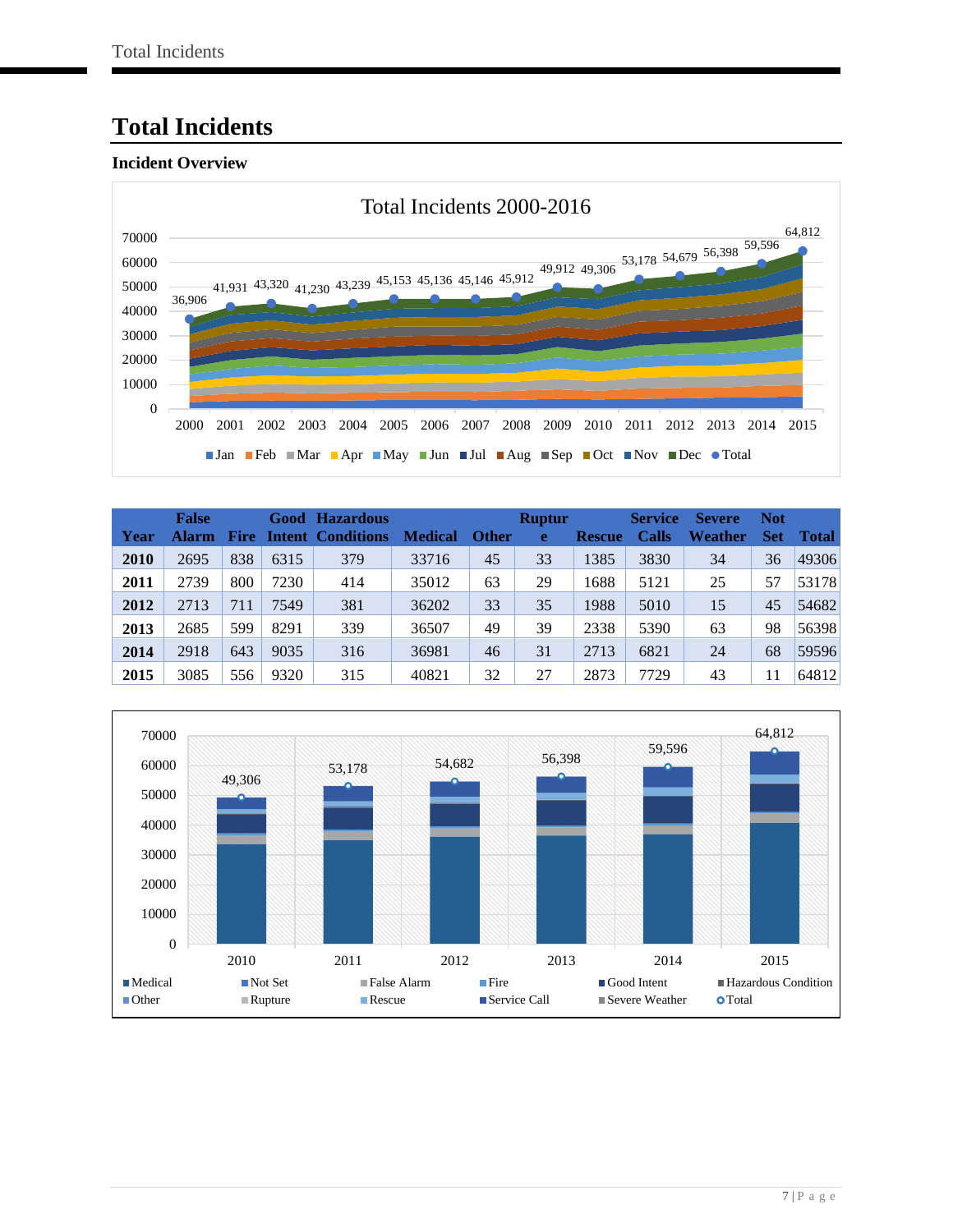### <span id="page-10-0"></span>**Mutual Aid**

|      |                 | <b>False</b> |                |    | <b>Good Hazardous</b>                                                                     |           |                |    |    | <b>Service Severe</b> |     |
|------|-----------------|--------------|----------------|----|-------------------------------------------------------------------------------------------|-----------|----------------|----|----|-----------------------|-----|
|      |                 |              |                |    | Year Aid Type Alarm Fire Intent Condition Medical Other Rupture Rescue Call Weather Total |           |                |    |    |                       |     |
| 2010 | <b>RECEIVED</b> |              |                |    | $\overline{2}$                                                                            |           |                |    |    |                       | 14  |
| 2010 | <b>GIVEN</b>    | 24           | 19             | 27 | $\overline{3}$                                                                            | 156       | $\overline{c}$ |    | 29 |                       | 263 |
| 2011 | <b>RECEIVED</b> |              | 3              |    |                                                                                           |           |                |    |    |                       | 21  |
| 2011 | <b>GIVEN</b>    |              | 17             | 16 | 8                                                                                         | 173       | 8              |    | 38 |                       | 272 |
| 2012 | <b>RECEIVED</b> |              | 3              |    |                                                                                           |           |                |    |    |                       | 14  |
| 2012 | <b>GIVEN</b>    |              | 11             | 22 |                                                                                           | 212       | $\mathfrak{D}$ | 6  | 35 |                       | 299 |
| 2013 | <b>RECEIVED</b> |              | $\overline{2}$ | 11 |                                                                                           |           |                |    |    |                       | 22  |
| 2013 | <b>GIVEN</b>    | 15           | 11             | 21 | 4                                                                                         | 132       | ◠              | 8  | 24 |                       | 218 |
| 2014 | <b>RECEIVED</b> |              |                |    |                                                                                           | <b>20</b> |                |    |    |                       | 39  |
| 2014 | <b>GIVEN</b>    |              | 9              | 27 |                                                                                           | 171       |                | 19 | 34 |                       | 274 |
| 2015 | <b>RECEIVED</b> |              | $\bigcap$      |    |                                                                                           | 27        |                |    |    |                       | 50  |
| 2015 | <b>GIVEN</b>    | 13           | 9              | 63 |                                                                                           | 184       |                | 28 | 37 |                       | 336 |

### <span id="page-10-1"></span>**Dispatched vs Situation Found**

|                            |                |                |                                                                                       | <b>Dispatch Code</b> |                |                |                |                |
|----------------------------|----------------|----------------|---------------------------------------------------------------------------------------|----------------------|----------------|----------------|----------------|----------------|
| <b>Situation Found</b>     |                |                | Fire Good Intent Hazardous Condition Medical Other Rescue Service Call Severe Weather |                      |                |                |                |                |
| 2015                       | 1989           | 3828           | 688                                                                                   | 54205                | 507            | 333            | 3216           | 46             |
| <b>Sit Found Not Set</b>   | $\mathbf{1}$   |                |                                                                                       | 8                    |                | $\mathbf{1}$   | 1              |                |
| <b>False Alarm</b>         | 92             | 2510           | 11                                                                                    | 397                  | 20             | $\mathbf{5}$   | 45             | 5              |
| <b>Fire</b>                | 527            | $\mathbf{8}$   | $\overline{3}$                                                                        | $\overline{5}$       |                |                | 13             |                |
| <b>Good Intent</b>         | 935            | 870            | 298                                                                                   | 6084                 | 96             | 82             | 941            | 14             |
| <b>Hazardous Condition</b> | 31             | 76             | 170                                                                                   | 15                   |                |                | 22             | $\mathbf{1}$   |
| <b>Medical</b>             | 35             | 33             | 10                                                                                    | 40279                | 110            | 48             | 306            |                |
| <b>Other</b>               | $\overline{5}$ | $\overline{2}$ | $\overline{5}$                                                                        | 11                   | $\mathbf{1}$   |                | 8              |                |
| <b>Over-Pressure</b>       | 10             | 3              | 10                                                                                    | $\overline{2}$       |                |                | 2              |                |
| <b>Rescue</b>              | 14             |                | 32                                                                                    | 2540                 | 35             | 140            | 112            |                |
| <b>Service Call</b>        | 327            | 325            | 146                                                                                   | 4864                 | 245            | 55             | 1761           | 6              |
| <b>Severe Weather</b>      | 12             | $\mathbf{1}$   | $\overline{3}$                                                                        |                      |                | $\overline{2}$ | 5              | 20             |
| 2014                       | 2226           | 3665           | 715                                                                                   | 49100                | 371            | 274            | 3215           | 29             |
| <b>Sit Found Not Set</b>   | $\overline{2}$ | $\mathbf{1}$   | $\mathbf{1}$                                                                          | 59                   | $\mathbf{1}$   |                | $\overline{4}$ |                |
| <b>False Alarm</b>         | 97             | 2400           | 8                                                                                     | 359                  | 15             | $\overline{4}$ | 33             | $\overline{2}$ |
| Fire                       | 609            | 12             | $\overline{3}$                                                                        | $\overline{4}$       |                |                | 15             |                |
| <b>Good Intent</b>         | 1083           | 810            | 284                                                                                   | 5689                 | 61             | 83             | 1016           | 8              |
| <b>Hazardous Condition</b> | 48             | 72             | 149                                                                                   | 25                   | $\overline{4}$ |                | 18             |                |
| <b>Medical</b>             | 24             | 29             | 13                                                                                    | 36518                | 87             | 45             | 265            |                |
| <b>Other</b>               | 15             |                | $\overline{5}$                                                                        | 15                   |                |                | 11             |                |
| <b>Over-Pressure</b>       | 12             | 1              | 16                                                                                    | $\mathbf{1}$         |                |                | $\mathbf{1}$   |                |
| <b>Rescue</b>              | 11             |                | 44                                                                                    | 2426                 | 33             | 96             | 103            |                |
| <b>Service Call</b>        | 321            | 339            | 189                                                                                   | 4004                 | 170            | 45             | 1746           | 7              |
| <b>Severe Weather</b>      | $\overline{4}$ | $\mathbf{1}$   | $\overline{3}$                                                                        |                      |                | $\mathbf{1}$   | 3              | 12             |
| 2013                       | 2167           | 3447           | 736                                                                                   | 46330                | 280            | 307            | 3096           | 34             |
| <b>Sit Found Not Set</b>   | 3              | 6              | $\mathbf{1}$                                                                          | 72                   |                | $\mathbf{1}$   | 15             |                |
| <b>False Alarm</b>         | 83             | 2266           | 6                                                                                     | 284                  | 13             | $\overline{c}$ | 28             | 3              |
| <b>Fire</b>                | 560            | $\overline{4}$ | $\overline{3}$                                                                        | 6                    | $\mathbf{1}$   |                | 24             | $\mathbf{1}$   |
| <b>Good Intent</b>         | 1113           | 757            | 289                                                                                   | 4988                 | 57             | 86             | 987            | 13             |
| <b>Hazardous Condition</b> | 45             | 53             | 188                                                                                   | 22                   | $\overline{4}$ |                | 24             | $\overline{3}$ |
| <b>Medical</b>             | 33             | 25             | 22                                                                                    | 36059                | 87             | 39             | 241            | $\mathbf{1}$   |
| <b>Other</b>               | 6              | 5              | 10 <sup>1</sup>                                                                       | 18                   | $\mathbf{1}$   |                | 8              | $\mathbf{1}$   |
| <b>Over-Pressure</b>       | 11             | $\overline{5}$ | 10                                                                                    | $\overline{3}$       | $\mathbf{1}$   |                | $\overline{9}$ |                |
| <b>Rescue</b>              | 14             | $\overline{2}$ | 43                                                                                    | 2020                 | 16             | 117            | 126            |                |
| <b>Service Call</b>        | 292            | 323            | 162                                                                                   | 2858                 | 99             | 58             | 1595           | 3              |
| <b>Severe Weather</b>      | 7              | $\mathbf{1}$   | $\overline{2}$                                                                        |                      |                | $\overline{5}$ | 39             | 9              |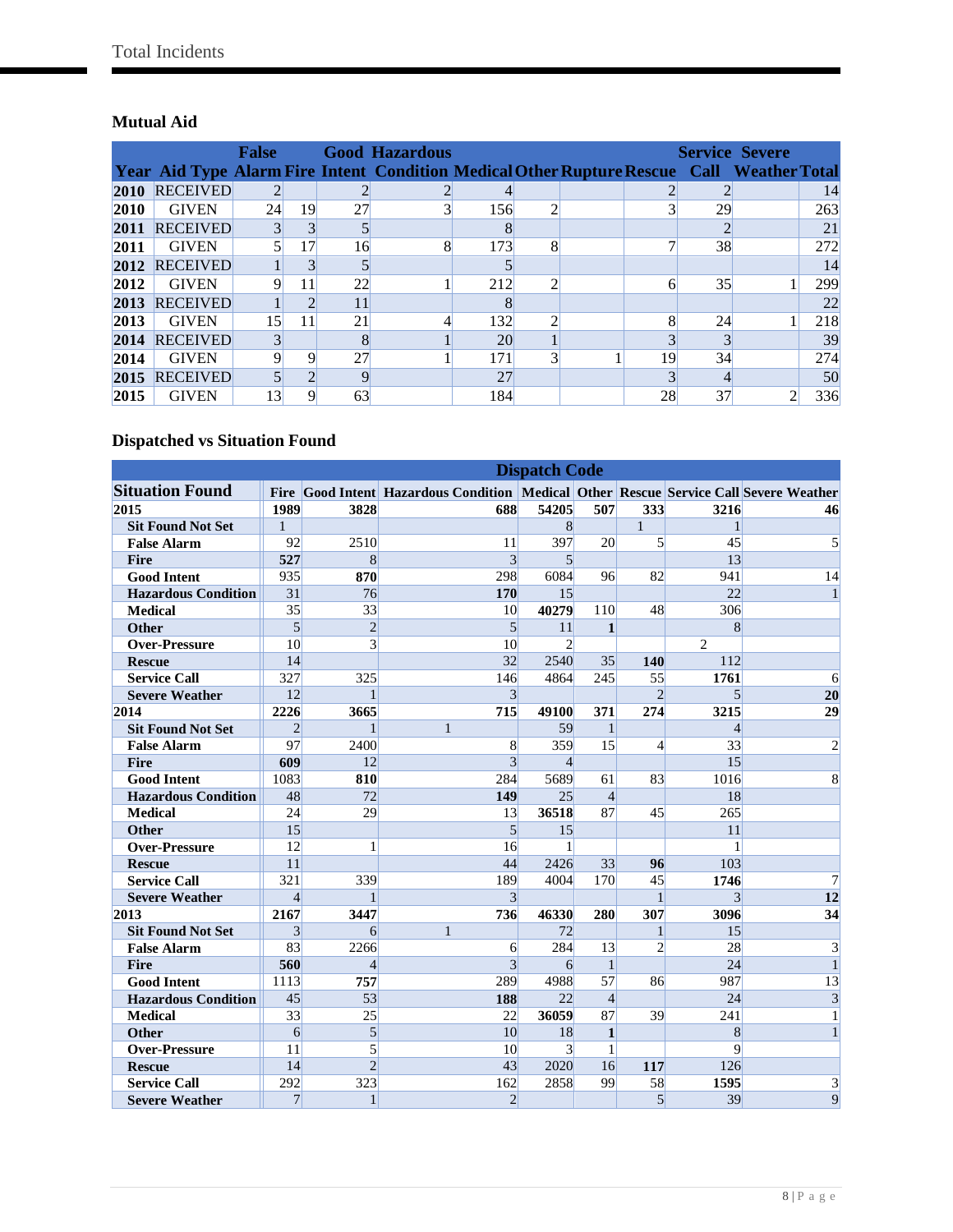### <span id="page-11-0"></span>**Incidents by Pez**



### <span id="page-11-1"></span>**2015 Incidents by PEZ**

### <span id="page-11-2"></span>**Incidents by PEZ: 2015 with the past 5 years**

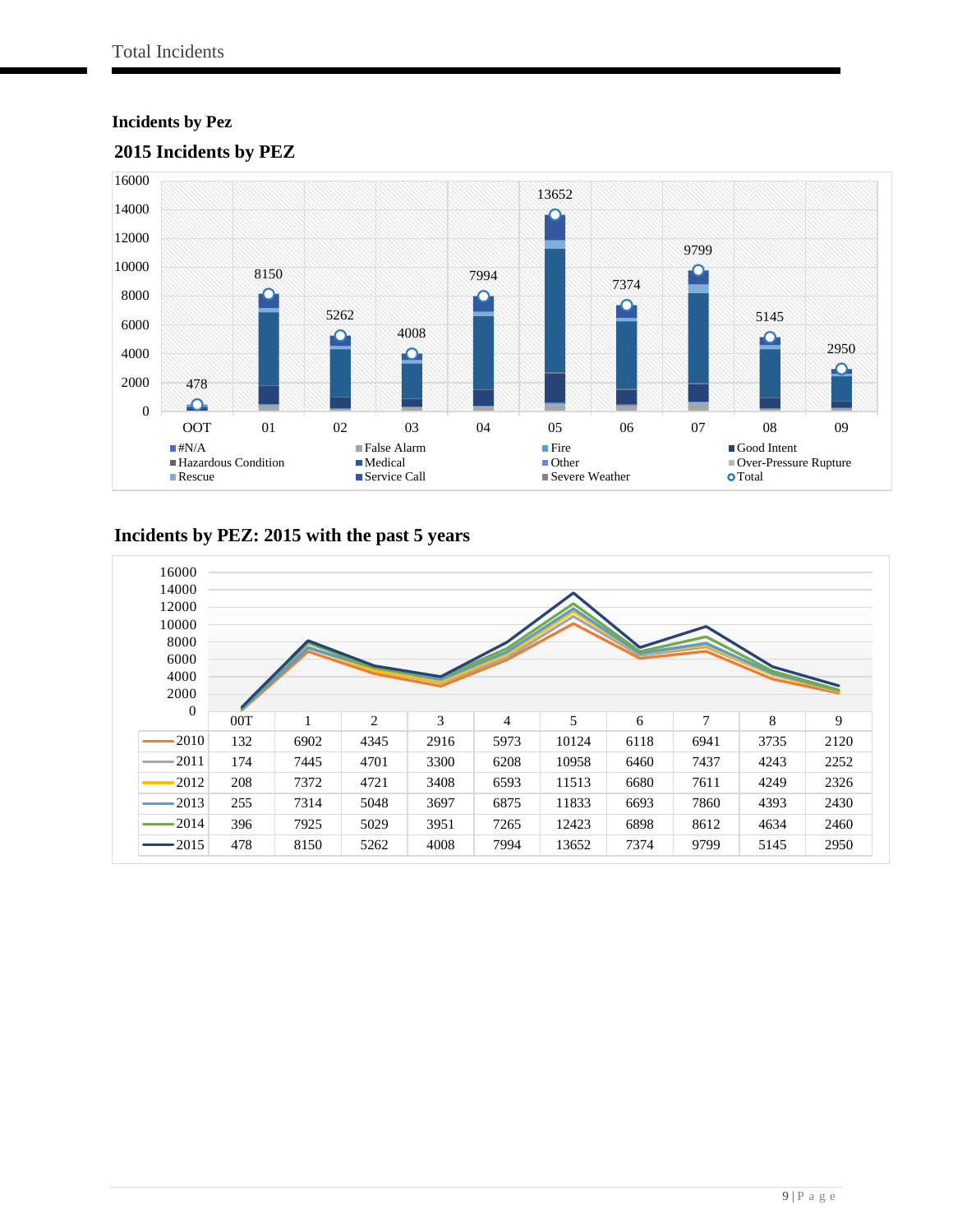

#### <span id="page-12-0"></span>**Incidents by Still District**

<span id="page-12-1"></span>

### <span id="page-12-2"></span>**Incidents by Still District: 2015 with the past 5 years**



#### <span id="page-12-3"></span>**Incident by FPU**

|                     | <b>False</b> |             | Good | <b>Hazardous</b>                                     |       |           |    |      |      | <b>Service Severe</b> | <b>Not</b> |              |
|---------------------|--------------|-------------|------|------------------------------------------------------|-------|-----------|----|------|------|-----------------------|------------|--------------|
| <b>Type</b>         | <b>Alarm</b> | <b>Fire</b> |      | <b>Intent Condition Medical Other Rupture Rescue</b> |       |           |    |      | Call | <b>Weather Aval</b>   |            | <b>Total</b> |
| 2015                | 3067         | 551         | 9247 | 315                                                  | 40605 | 32        | 27 | 2842 | 7686 | 41                    | 11         | 64424        |
| <b>Commercial</b>   | 730          | 292         | 3577 | 142                                                  | 10356 | <b>20</b> |    | 2514 | 1608 |                       |            | 19253        |
| <b>Industrial</b>   | 41           | h           | 34   |                                                      | 237   |           |    |      | 19   |                       |            | 344          |
| <b>Institution</b>  | 523          |             | 601  |                                                      | 5328  |           |    | 16   | 615  |                       |            | 7103         |
| <b>Multi Family</b> | 336          | 65          | 1374 | 24                                                   | 7007  |           |    | 18   | 1622 |                       |            | 10456        |
| <b>Other Res</b>    | 209          | 8           | 219  |                                                      | 992   |           |    | 10   | 143  |                       |            | 1585         |
| <b>SingleFamily</b> | 998          | 142         | 2627 | 117                                                  | 14057 | 8         | 10 | 55   | 3084 | 20                    |            | 21118        |
| $\sharp N/A$        | 230          | 29          | 815  | 20                                                   | 2628  |           |    | 227  | 595  | 10                    |            | 4565         |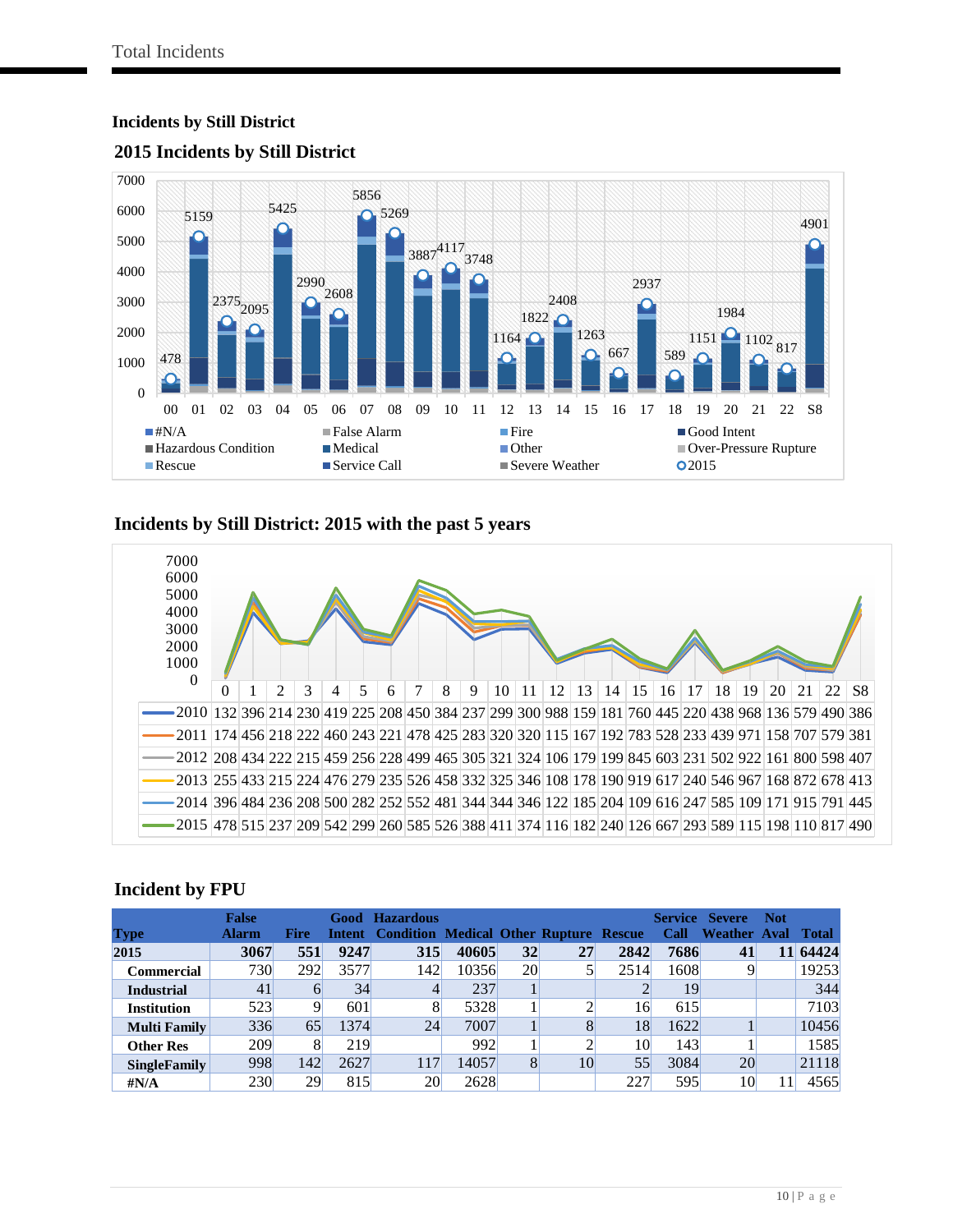#### <span id="page-13-0"></span>**Standards of Cover**



#### <span id="page-13-1"></span>**8 and 12 Minute Standards of Coverage**

| Year | 8 Min COV | 12 Min COV |
|------|-----------|------------|
| 2010 | 89.5%     | 87.5%      |
| 2011 | 89.5%     | 88.6%      |
| 2012 | 90.0%     | 95.0%      |
| 2013 | 89.7%     | 91.5%      |
| 2014 | 88.7%     | 89.6%      |
| 2015 | 88.3%     | 89.3%      |

### <span id="page-13-2"></span>**Coverage by PEZ**

| <b>PEZ</b>  | 8 Min COV | 12 Min COV |
|-------------|-----------|------------|
| <b>City</b> | 88.34%    | 89.29%     |
| 01          | 95.45%    | 97.14%     |
| 02          | 87.89%    | 92.00%     |
| 03          | 83.63%    | 80.00%     |
| 04          | 90.76%    | 92.86%     |
| 05          | 88.09%    | 88.42%     |
| 06          | 88.77%    | 90.48%     |
| 07          | 84.21%    | 80.70%     |
| 08          | 89.67%    | 95.45%     |
| 09          | 83.26%    | 84.62%     |

### <span id="page-13-3"></span>**Company Responses**

<span id="page-13-4"></span>

| <b>Company</b>  | <b>OOT</b> |             | 4    | 8    | Q    | 10   | 17 | 19  | <b>Total</b> |
|-----------------|------------|-------------|------|------|------|------|----|-----|--------------|
| <b>HR17</b>     | 46         | 64          | 42   | 167  | 53   | 139  |    | 663 | 89           |
| <b>T01</b>      |            | 2024        | 217  | 194  | 118  | 7    | 4  | 8   |              |
| <b>T04</b>      | 12         | 205         | 1859 | 226  | 19   |      | 8  |     |              |
| <b>T08</b>      | 12         | 148         | 63   | 2541 | 2    | 47   |    | 46  |              |
| <b>T09</b>      | 4          | 143         | 22   | 27   | 1510 | 44   |    | 6   | 57           |
| <b>T10</b>      |            | 37          | 3    | 171  | 104  | 1393 |    | 154 | 42           |
| T <sub>19</sub> | 57         | $\mathbf Q$ | ⇁    | 6    | 67   | 73   |    | 26  | 824          |
| <b>Total</b>    | 134        | 2630        | 2213 | 3332 | 1873 | 1703 | 17 | 903 | 1018         |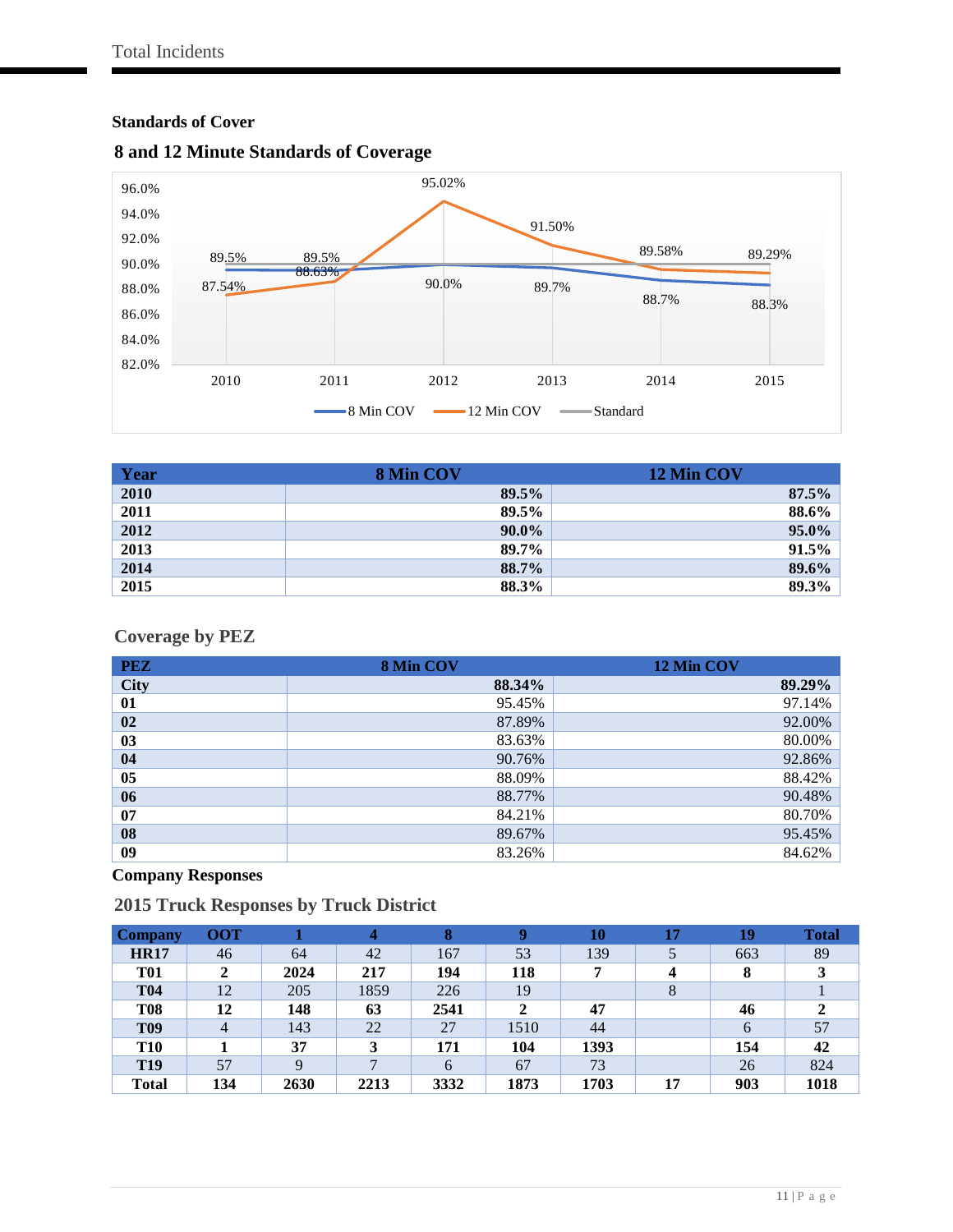# Total Incidents

# **Responses by Still District**

<span id="page-14-0"></span>

| <b>CMP</b>      | <b>OOT</b>     |                                                                           | $\mathbf{2}$   | 3              | 4              | 5              | 6                       | 7              | 8              | 9              | 10             | 11             | 12             | 13             | 14             | 15             | 16             | 17             | 18             | 19                      | 20             | 21             | 22               | <b>S8</b>        | Total          |
|-----------------|----------------|---------------------------------------------------------------------------|----------------|----------------|----------------|----------------|-------------------------|----------------|----------------|----------------|----------------|----------------|----------------|----------------|----------------|----------------|----------------|----------------|----------------|-------------------------|----------------|----------------|------------------|------------------|----------------|
| <b>E01</b>      |                | 3 3 0 4 5                                                                 | 246            | 212            | 348            | 77             | 22                      | 19             | 21             | 31             |                | 20             | 3              | 30             |                |                |                |                |                |                         |                |                |                  | 377              | 4457           |
| E <sub>02</sub> |                | 331                                                                       | 1462           | 63             | 20             | 58             | 309                     | 11             | 6              | 152            | $\overline{4}$ | 6              |                | 5              |                |                |                |                |                |                         |                |                | 1                | 51               | 2481           |
| <b>E03</b>      |                | 303                                                                       | 58             | 1387           | 133            | 442            | $\frac{4}{ }$           | 4              | 11             | 9              |                | 11             |                | 200            |                |                |                |                |                |                         |                |                |                  | 22               | 2588           |
| <b>E04</b>      | 17             | 174                                                                       | $\overline{7}$ | 64             | 3396           | 5              |                         | $\mathfrak{D}$ | 26             | $\overline{2}$ |                | 108            |                | 120            |                |                | 109            |                |                |                         |                |                |                  | 105              | 4136           |
| <b>E05</b>      | $\overline{2}$ | 11                                                                        | 18             | 211            | 19             | 2153           | 3 <sup>l</sup>          | $\overline{4}$ |                | 30             |                | $\overline{c}$ | 3              | 134            | 5              |                |                |                | $\overline{3}$ |                         |                |                |                  | 3                | 2602           |
| <b>E06</b>      |                | 21                                                                        | 236            |                |                | 31             | 1802                    | 203            | 9              | 85             | 154            |                | 3              | 1              | 13             |                |                |                |                |                         |                |                |                  | 92               | 2626           |
| <b>E07</b>      | 8              | 7                                                                         | $\overline{5}$ |                | $\overline{2}$ |                | 90                      | 2173           | 283            |                | 152            | 46             |                |                |                |                |                | 68             |                |                         |                |                |                  | 127              | 2964           |
| <b>E08</b>      | 5              | 33                                                                        | 12             |                | 21             |                |                         |                | 418 2947       |                | 12             | 460            |                |                | $\overline{c}$ |                |                | 10             |                |                         |                | 2              |                  | 89               | 4825           |
| <b>E09</b>      | $\overline{3}$ | 11                                                                        | 191            | 8              | 6              | 112            | 124                     | 4              |                | 7 24 10        | 67             | $\overline{4}$ | 81             | 10             | 17             | 4              |                | 11             | 12             | $\overline{c}$          | 3              |                | $\left 4\right $ | 6                | 3098           |
| E <sub>10</sub> | 4              | 3                                                                         | 8              | $\overline{2}$ | $\overline{3}$ |                | 63                      | 126            | 46             | 44             | 2453           | 8              |                | $\overline{c}$ | 285            | $\mathfrak{h}$ |                | 162            |                | $\overline{\mathbf{3}}$ | 63             | 9              | $\overline{2}$   | 18               | 3310           |
| E11             | 12             | $\overline{2}$                                                            |                |                | 90             |                | $\overline{2}$          | 14             | 288            | -1             |                | 2267           |                |                |                |                | 12             |                |                |                         |                |                |                  | 230              | 2921           |
| E12             | 14             | 6                                                                         | $\mathfrak{g}$ |                | $\mathcal{F}$  |                | 3                       | 2              |                | 143            |                |                | 915            |                | 105            |                |                | 1              | 31             | $\overline{3}$          |                | 1              | 18               | $\overline{2}$   | 1259           |
| E13             | $\overline{3}$ | 15                                                                        | 3              | 26             | 260            | 113            |                         | $\overline{2}$ |                | 5              |                |                |                | 2 1323         | 5              |                |                |                | $\overline{2}$ |                         |                |                |                  | $\left 4\right $ | 1764           |
| E14             | 15             |                                                                           |                |                |                |                | $\overline{\mathbf{3}}$ | 5              |                | 57             | 95             |                | 86             |                | 1419           | 4              |                | $\overline{c}$ | $\mathbf{1}$   | 44                      | 137            | $\overline{c}$ | 43               |                  | 1915           |
| E15             |                | $\overline{2}$                                                            |                |                |                |                |                         |                |                | $\overline{2}$ | 4              |                | $\overline{2}$ |                |                | 6 1010         |                | 4              |                | 62                      | 120            | 49             | 31               |                  | 1296           |
| E16             | 25             | 5                                                                         |                | 2              | 113            |                |                         | $\overline{c}$ |                |                |                | 12             |                | 19             |                |                | 509            |                |                |                         |                |                |                  |                  | 694            |
| E17             | 104            |                                                                           | $\overline{2}$ |                |                |                | $\overline{2}$          | 114            | 20             |                | 88             | 11             |                |                | 3              | 7              |                | 1940           |                | 3                       | 39             | 74             | 2                | $\overline{2}$   | 2412           |
| E18             | $\overline{3}$ | 1                                                                         | $\overline{2}$ |                |                | 3              | $\overline{c}$          |                |                | 106            |                |                | 133            |                |                |                |                |                | 515            |                         |                |                | 1                |                  | 770            |
| E <sub>19</sub> | 169            | $\overline{2}$                                                            | $\overline{2}$ |                |                | $\overline{2}$ | $\overline{2}$          | 10             | $\overline{4}$ | 10             | 13             | $\overline{4}$ | 26             |                | 308            | 142            |                | 16             | $\overline{3}$ | 769                     | 67             | 6              | 606              | 6                | 2171           |
| E20             |                |                                                                           |                |                |                |                | 12                      |                |                | 4              | 75             |                |                |                | 119            | 79             |                | 16             |                | 32                      | 1386           | 31             | 6                |                  | 1770           |
| E21             | 21             |                                                                           |                |                |                |                |                         |                |                |                | 15             |                |                |                |                | 28             |                | 187            |                | 3                       | 105            | 880            | 5                |                  | 1245           |
| H <sub>06</sub> |                | 8                                                                         | 8              | 3              | 8              | 7              | 27                      | 18             | 9              | 8              | 9              | 4              |                | 2              |                | 3              |                | $\mathbf{1}$   |                | 3                       |                | 1              | $\overline{2}$   |                  | 134            |
| <b>H14</b>      | $\overline{2}$ | 20                                                                        | 18             | 11             | 28             | 30             | 12                      | 31             | 24             | 31             | 17             | 19             |                | 3              | 56             | 14             | 4              | 22             | $\overline{3}$ | 10                      | 15             | 9              | 5                | 20 <sup>°</sup>  | 411            |
| <b>HR17</b>     | 46             | 21                                                                        | 13             | 8              | 29             | 21             | 10 <sup>l</sup>         | 112            | 62             | 25             | 87             | 31             | 8              | 10             | 16             | 52             | 3              | 553            | 4              | 14                      | 40             | 70             | 7                | 26               | 1268           |
| <b>S07</b>      | $\overline{2}$ | 17                                                                        | 21             | $\overline{2}$ | $\overline{3}$ | $\overline{2}$ | 122                     | 2961           | 163            | 8              | 110            | 30             | $\overline{3}$ | $\overline{2}$ | 3              | $\overline{2}$ |                | 49             |                | $\overline{2}$          | 3              | $\mathbf{1}$   | $\overline{2}$   | 116              | 3624           |
| <b>S08</b>      | $\overline{2}$ | 143                                                                       | 9              | $\overline{3}$ | 40             | 10             | 31                      | 271            | 527            | 8              | $\overline{3}$ | 143            |                |                | 3              | $\overline{2}$ |                | $\overline{3}$ |                |                         |                | 1              |                  | 2726             | 3927           |
| <b>S11</b>      |                |                                                                           | $\overline{2}$ |                | 23             |                |                         | 11             | 55             | $\mathbf{1}$   | 3              | 744            |                | $\mathbf{1}$   |                |                | $\overline{2}$ |                |                |                         |                |                |                  | 51               | 897            |
| <b>T01</b>      | $\overline{2}$ | 1404                                                                      | 214            | 136            | 178            | 108            | 56                      | 44             | 50             | 68             | $\overline{2}$ | 26             | $\mathfrak{S}$ | 50             |                |                |                | $\overline{4}$ | 5              |                         |                | 1              |                  | 214              | 2577           |
| <b>T04</b>      | 12             | 126                                                                       | 7              | 42             | 1678           | 19             | $6 \overline{6}$        | 6              | 62             | 12             |                | 115            | $\overline{2}$ | 92             |                |                | 59             |                |                |                         |                |                |                  | 90               | 2330           |
| <b>T08</b>      |                | 44                                                                        | 13             |                | 47             |                | 31                      |                | 360 1442       | $\mathbf{1}$   | 23             | 334            |                | 2              |                |                | 3 <sub>1</sub> | 28             |                |                         |                | $\overline{2}$ |                  | 521              | 2861           |
| <b>T09</b>      | $\overline{4}$ | 16                                                                        | 128            | 22             | 17             | 84             | 80                      | 8              |                | 5 1149         | 43             | $\overline{3}$ | 127            | 8              | 26             | $\overline{2}$ |                | 3              | 31             | 13                      | 5              | 3              | 20               | <b>15</b>        | 1813           |
| <b>T10</b>      |                | 4                                                                         | 8              |                | $\overline{3}$ | 1              | 83                      | 166            | 48             | 33             | 1116           | 6              | 12             |                | 168            | 15             |                | 123            | -1             | 10                      | 60             | 17             | 3                | 26               | 1905           |
| <b>T19</b>      | 55             | 3                                                                         |                |                |                | 3              | $\overline{2}$          |                |                | 16             | 18             | $\overline{2}$ | 44             | $\overline{2}$ | 173            | 103            | $\overline{2}$ | 8              | 6              | 314                     | 66             | 19             | 222              | 6                | 1069           |
| 2015 Total      |                | 542 5779 2699 2208 6481 3258 2908 7105 6119 4453 4566 4420 1469 2018 2740 |                |                |                |                |                         |                |                |                |                |                |                |                |                | 1475           |                | 715 3213       | 621            |                         | 1290 2117 1180 |                |                  |                  | 984 5760 74120 |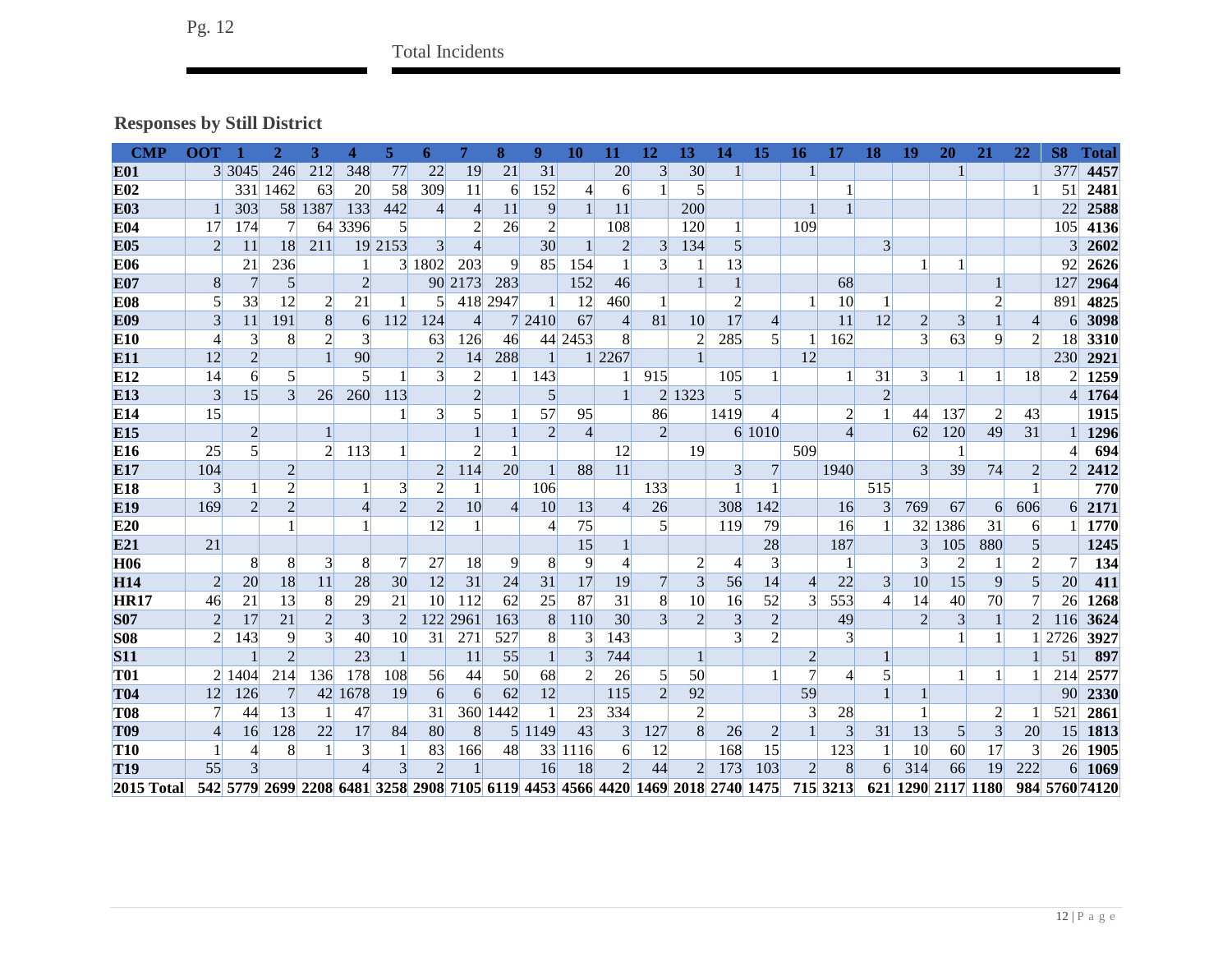# <span id="page-15-0"></span>**Fire**

### <span id="page-15-1"></span>**Incident Overview**

| Year |                | <b>Explosion Grass Fire</b> | <b>Other</b><br><b>Fire</b> | <b>Outside</b><br><b>Fire</b> | <b>Spill</b><br>w/Fire | <b>Structure</b><br><b>Fire</b> | Trash<br><b>Fire</b> | <b>Vehicle</b><br><b>Fire</b> | Total |
|------|----------------|-----------------------------|-----------------------------|-------------------------------|------------------------|---------------------------------|----------------------|-------------------------------|-------|
| 2010 |                | 209                         | 4                           | 94                            |                        | 243                             | 130                  | 154                           | 838   |
| 2011 | $\overline{4}$ | 205                         | 4                           | 110                           | 4                      | 228                             | 124                  | 121                           | 800   |
| 2012 | $\overline{2}$ | 159                         |                             | 97                            | 6                      | 211                             | 107                  | 124                           | 711   |
| 2013 | $\overline{4}$ | 130                         | 4                           | 87                            |                        | 190                             | 72                   | 109                           | 599   |
| 2014 | $\overline{2}$ | 126                         |                             | 86                            |                        | 188                             | 123                  | 110                           | 643   |
| 2015 | 4              | 89                          | 4                           | 80                            | 4                      | 162                             | 101                  | 112                           | 556   |

### <span id="page-15-2"></span>**Fires by Still District**

| <b>Station</b>  |              |                |                |                          | Explosion Grass Fire Outside Fire Spill w/Fire Structure Fire Trash Fire Vehicle Fire |                |                | <b>Total</b>   |
|-----------------|--------------|----------------|----------------|--------------------------|---------------------------------------------------------------------------------------|----------------|----------------|----------------|
| <b>NA</b>       |              | 3              |                |                          |                                                                                       | $\overline{2}$ |                | $\overline{2}$ |
| 01              | $\mathbf{1}$ | 9              | 1              | 8                        |                                                                                       | 10             | 20             | $\overline{4}$ |
| 02              |              | $\overline{2}$ | $\mathbf{1}$   | $\overline{4}$           |                                                                                       | $\overline{4}$ | $\mathbf{1}$   | $\overline{4}$ |
| 03              |              | 7              |                | 6                        |                                                                                       | 3              | 5              | 7              |
| 04              |              | 12             |                | 6                        | $\mathbf{1}$                                                                          | 16             | $\overline{7}$ | 10             |
| 05              |              | $\overline{4}$ | $\mathfrak{2}$ | 5                        |                                                                                       | 9              | 3              | 3              |
| 06              |              |                |                | 5                        |                                                                                       | 6              | $\mathbf{1}$   | $\overline{4}$ |
| 07              |              | 5              |                | 7                        | $\overline{2}$                                                                        | 21             | 4              | 12             |
| 08              | $\mathbf{1}$ | $\overline{7}$ |                | $\overline{2}$           |                                                                                       | 16             | 8              | 11             |
| $ 09\rangle$    |              | 3              |                | $\overline{c}$           |                                                                                       | 12             | 8              | 7              |
| 10              |              | 3              |                | $\mathbf{1}$             |                                                                                       | 6              | 7              | 8              |
| 11              | 1            | 5              |                | 6                        |                                                                                       | 13             | 9              | 7              |
| 12              |              |                |                |                          |                                                                                       | 6              | $\overline{2}$ |                |
| 13              |              | 1              |                | 2                        |                                                                                       | $\overline{c}$ | 2              |                |
| 14              |              | 6              |                | 3                        |                                                                                       | 3              | 3              | 5              |
| 15              |              | 6              |                | $\overline{\mathcal{A}}$ |                                                                                       | 3              | 1              | 3              |
| 16              |              | $\overline{2}$ |                |                          |                                                                                       | $\mathbf{1}$   | $\overline{2}$ |                |
| 17              |              | 5              |                | 7                        |                                                                                       | 7              |                | 7              |
| <b>18</b>       |              |                |                | $\mathbf{1}$             |                                                                                       |                | $\mathbf{1}$   | 3              |
| $ 19\rangle$    |              | 1              |                |                          | 1                                                                                     | $\overline{c}$ | $\overline{c}$ |                |
| 20              |              | $\overline{c}$ |                | 3                        |                                                                                       | $\overline{4}$ | 6              | 3              |
| 21              |              | 3              |                | $\overline{2}$           |                                                                                       | 4              | 3              |                |
| $\overline{22}$ |              |                |                | $\mathbf{1}$             |                                                                                       | 3              |                |                |
| S <sub>8</sub>  | 1            | 3              |                | 4                        |                                                                                       | 9              | 6              | 8              |

### <span id="page-15-3"></span>**Structure Fires**

| Exposures                |      |                |                |                |                |      |
|--------------------------|------|----------------|----------------|----------------|----------------|------|
| <b>Property Use</b>      | 2010 | 2011           | 2012           | 2013           | 2014           | 2015 |
| <b>Not Available</b>     | 4    | 8              | $\overline{4}$ | 9              | 11             | 10   |
| <b>Commercial</b>        | 31   | 34             | 37             | 30             | 24             | 25   |
| <b>Industrial</b>        |      | $\overline{2}$ |                | $\overline{4}$ | $\overline{2}$ | 2    |
| <b>Institution</b>       | 7    |                |                | $\overline{2}$ | 3              |      |
| <b>Multi Family</b>      | 65   | 61             | 54             | 52             | 42             | 43   |
| <b>Other Residential</b> | 4    | 7              | 3              | $\overline{2}$ | 4              | 5    |
| <b>Single Family</b>     | 137  | 513            | 95             | 109            | 81             | 87   |
| <b>Grand Total</b>       | 249  | 242            | 613            | 194            | 195            | 166  |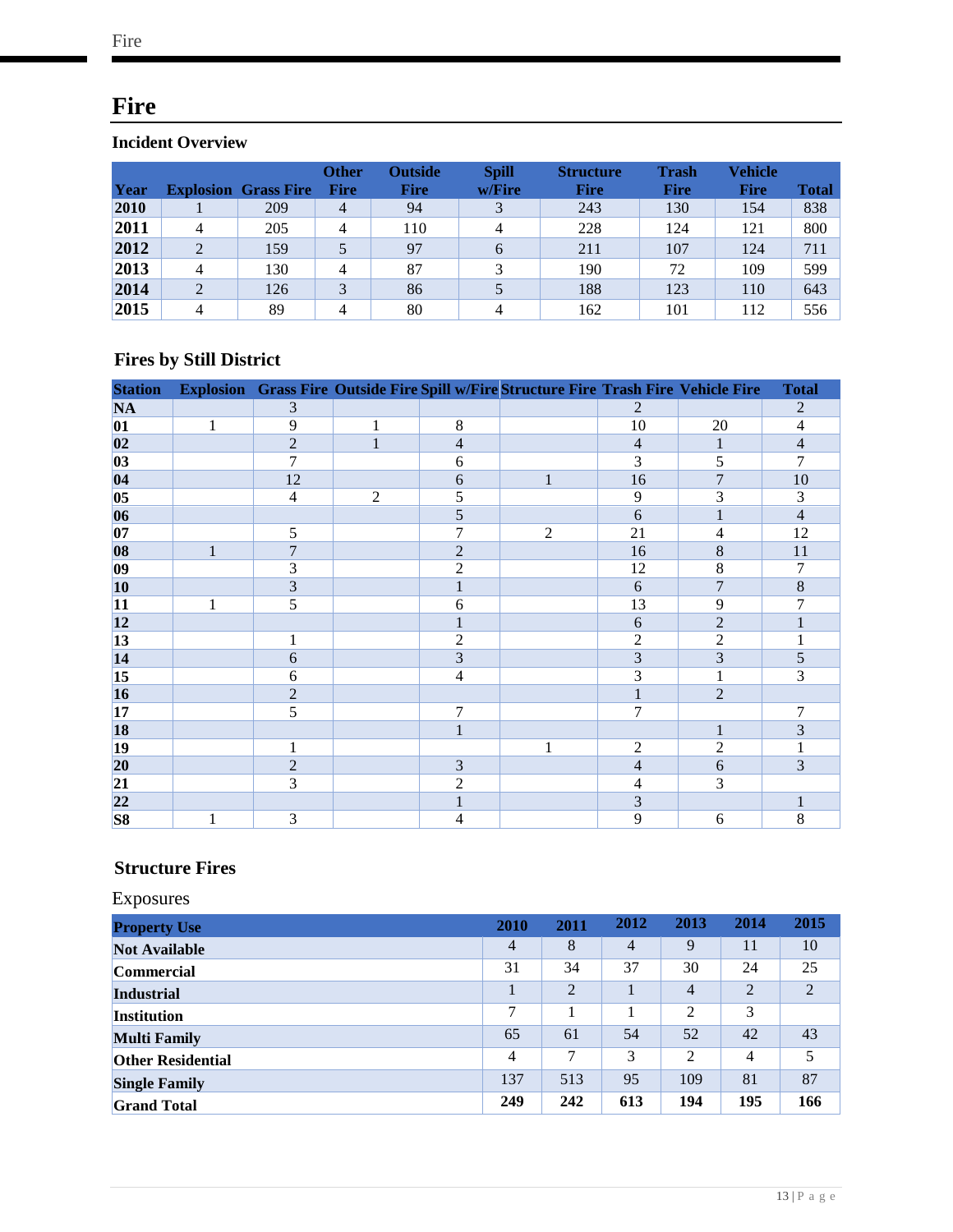|                | OOT. | -01            | 02             | 03        | -04              | 05             | 06        | 07              | 08             | 09             |                |                | 12.            | ,              | 14             | 15             | 16 | 17             | 18             | 19 | 20              | 21             |   |                | 22 S8 Total |
|----------------|------|----------------|----------------|-----------|------------------|----------------|-----------|-----------------|----------------|----------------|----------------|----------------|----------------|----------------|----------------|----------------|----|----------------|----------------|----|-----------------|----------------|---|----------------|-------------|
| <b>Total</b>   | 14   | <b>11</b>      | 9              | <b>11</b> | 46               | 65             | <b>20</b> | 62              | 35             | 26             | 23             | 66             | 22             | 44             | 33             | 25             | 7  | 32             | 11             | 15 | <b>20</b>       | 24             | 8 | 12             | 641         |
| B <sub>5</sub> |      |                |                | 8         | $\overline{3}$   | 40             |           | 2               |                |                |                |                |                | $\overline{4}$ |                |                |    | 1              |                |    |                 |                |   |                | 61          |
| <b>B6</b>      |      |                | $\overline{4}$ |           |                  | 1              | 16        | 5               | $\overline{2}$ |                | 1              |                |                |                |                |                |    | 1              |                |    |                 | $\overline{2}$ |   | 1              | 36          |
| B7             |      |                |                |           |                  |                |           | 24              | 8              |                | 3 <sup>l</sup> | $\overline{3}$ |                |                |                |                |    | $\overline{c}$ |                |    |                 |                |   | $\overline{2}$ | 44          |
| <b>B9</b>      |      |                |                |           | 1                | 1              |           |                 |                | 12             | $\mathbf{1}$   |                |                |                | $\overline{2}$ |                |    | 3 <sup>1</sup> |                |    |                 |                |   |                | 27          |
| <b>B10</b>     |      | $\overline{2}$ |                |           |                  |                |           |                 | 3 <sup>1</sup> |                | 13             |                |                |                |                |                |    |                |                |    | 1               |                |   |                | 21          |
| <b>B11</b>     | 3    |                |                |           | $\overline{c}$   |                |           |                 | 6              |                |                | 50             |                |                |                |                |    |                |                |    |                 |                |   | $\overline{4}$ | 67          |
| <b>B12</b>     |      | $\overline{c}$ |                |           |                  |                |           | 3               | 1              | 2              |                | $\overline{c}$ | 16             |                |                |                |    | $\mathbf{1}$   | 2              |    |                 |                |   |                | 32          |
| <b>B13</b>     |      |                | 1              |           | 29               | 19             |           | $\overline{3}$  |                |                |                | 1              | 1              | 36             |                |                |    | $\mathbf{1}$   |                |    |                 |                |   |                | 95          |
| <b>B14</b>     |      |                |                |           |                  |                |           |                 |                | 4              |                |                | $\overline{2}$ |                | 25             |                |    |                |                |    |                 |                | 2 |                | 40          |
| <b>B15</b>     |      |                |                |           | 1                |                |           | 3               |                |                |                |                |                |                |                | 13             |    | $\mathbf{1}$   |                |    |                 |                |   | 1              | 24          |
| <b>B16</b>     | 6    | $\overline{2}$ |                | 1         | $6 \overline{6}$ | $\overline{2}$ |           | 8               | $\mathbf{5}$   | $\overline{2}$ |                | 5              |                |                |                |                | 7  | $\overline{c}$ |                |    |                 | $\overline{c}$ |   | $\vert$        | 56          |
| <b>B17</b>     |      |                |                |           | $\mathbf{1}$     |                |           | $\overline{2}$  | $\overline{3}$ |                | $\mathbf{1}$   |                |                |                |                |                |    | 13             |                |    |                 |                |   |                | 22          |
| <b>B18</b>     |      |                |                |           |                  |                |           | $\vert 3 \vert$ | $\overline{2}$ |                |                |                | $\overline{c}$ |                |                |                |    | $\mathbf{1}$   | $\overline{7}$ |    |                 | $\overline{c}$ |   |                | 21          |
| <b>B19</b>     |      |                |                |           |                  | 1              |           | 5               | $\overline{3}$ | $\overline{2}$ |                |                |                |                |                | 3              |    |                |                | 12 |                 | 3 <sup>l</sup> | 5 |                | 39          |
| <b>B20</b>     |      |                |                |           |                  |                |           | -1              |                |                | 3 <sup>l</sup> |                |                |                | $\overline{3}$ | $\overline{3}$ |    |                |                |    | 12              |                |   |                | 24          |
| <b>B21</b>     |      |                |                |           |                  |                |           |                 |                |                |                | $\overline{2}$ |                |                |                |                |    | 6              |                |    | $\vert 5 \vert$ | 13             |   |                | 32          |

### <span id="page-16-0"></span>**Brush Truck Responses by Still District**

### <span id="page-16-1"></span>**Wildland Responses by Still District**

|              | OOT 01 |  |    |  |  |  |  |  | 02 03 04 05 06 07 08 09 10 11 12 13 14 15 16 17 18 19 20 21 22 S8 |  |  |  |  | <b>Total</b> |
|--------------|--------|--|----|--|--|--|--|--|-------------------------------------------------------------------|--|--|--|--|--------------|
| <b>Total</b> |        |  | 25 |  |  |  |  |  |                                                                   |  |  |  |  | 55           |
| W4           |        |  |    |  |  |  |  |  |                                                                   |  |  |  |  |              |
| W9           |        |  |    |  |  |  |  |  |                                                                   |  |  |  |  | 10           |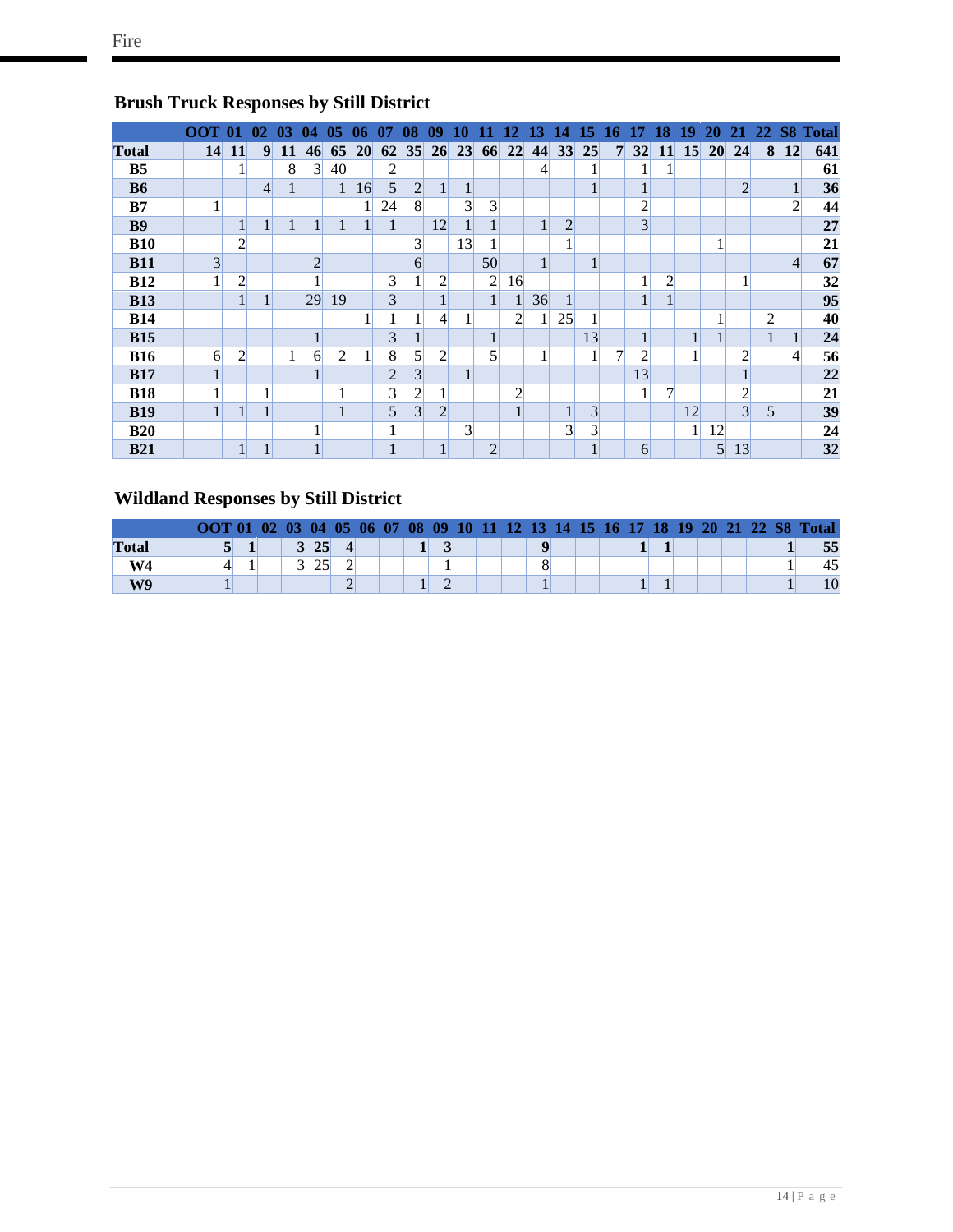# <span id="page-17-0"></span>**Medical**

### <span id="page-17-1"></span>**Summary**

### <span id="page-17-2"></span>**Incident Overview**

| Year | <b>Emergency</b><br><b>Medical</b> | <b>In Station</b><br><b>Alarm</b> | <b>Mobile</b><br><b>Health</b> | <b>Other</b><br><b>Medical</b> | <b>Traffic</b><br><b>Accident</b> | <b>Total Medic</b><br><b>Incidents</b> | <b>Patients</b> |
|------|------------------------------------|-----------------------------------|--------------------------------|--------------------------------|-----------------------------------|----------------------------------------|-----------------|
| 2010 | 31524                              | 24                                |                                | 35                             | 2133                              | 33716                                  | 32112           |
| 2011 | 32957                              | 18                                |                                | 15                             | 2022                              | 35012                                  | 32716           |
| 2012 | 34067                              | 29                                |                                | 20                             | 2086                              | 36202                                  | 32998           |
| 2013 | 34450                              | 10                                |                                | 12                             | 2035                              | 36507                                  | 33111           |
| 2014 | 34928                              | 11                                | 121                            | 9                              | 1912                              | 36981                                  | 33255           |
| 2015 | 36634                              | 40                                | 2175                           | 12                             | 1960                              | 40821                                  | 37151           |



| <b>Medical Action Taken</b> | <b>2010</b> | 2011  | 2012         | 2013  | 2014  | 2015         |
|-----------------------------|-------------|-------|--------------|-------|-------|--------------|
| <b>OTHER</b>                | 35          | 4     | $\mathbf{r}$ | 4     | 20    | $\mathbf{R}$ |
| <b>ALS</b>                  | 11334       | 11209 | 11191        | 11188 | 11491 | 12780        |
| <b>BLS</b>                  | 20739       | 21503 | 21800        | 21919 | 21744 | 24368        |
| <b>TRIAGE</b>               | 4           |       |              |       |       |              |
| <b>Grand Total</b>          | 32112       | 32716 | 32998        | 33111 | 33255 | 37151        |

### <span id="page-17-3"></span>**Squad Responses**

By Still District

|            |  |  |      |                                                                                                                                |  |  |  |  |  |  |  |             | Cmp OOT 01 02 03 04 05 06 07 08 09 10 11 12 13 14 15 16 17 18 19 20 21 22 S8 Total |
|------------|--|--|------|--------------------------------------------------------------------------------------------------------------------------------|--|--|--|--|--|--|--|-------------|------------------------------------------------------------------------------------|
| <b>S07</b> |  |  |      |                                                                                                                                |  |  |  |  |  |  |  |             | 2 17 21 2 3 2 122 2961 163 8 110 30 3 2 3 2 49 2 3 1 2 116 3624                    |
| <b>S08</b> |  |  |      | 2 $\left  143 \right  9 \left  3 \right  40 \left  10 \right  31 \left  271 \right  527 \left  8 \right  3 \left  143 \right $ |  |  |  |  |  |  |  |             | $11112726$ 3927                                                                    |
| <b>S11</b> |  |  | 23 1 | 11   55   1   3   744                                                                                                          |  |  |  |  |  |  |  | $1 \mid 51$ | 897                                                                                |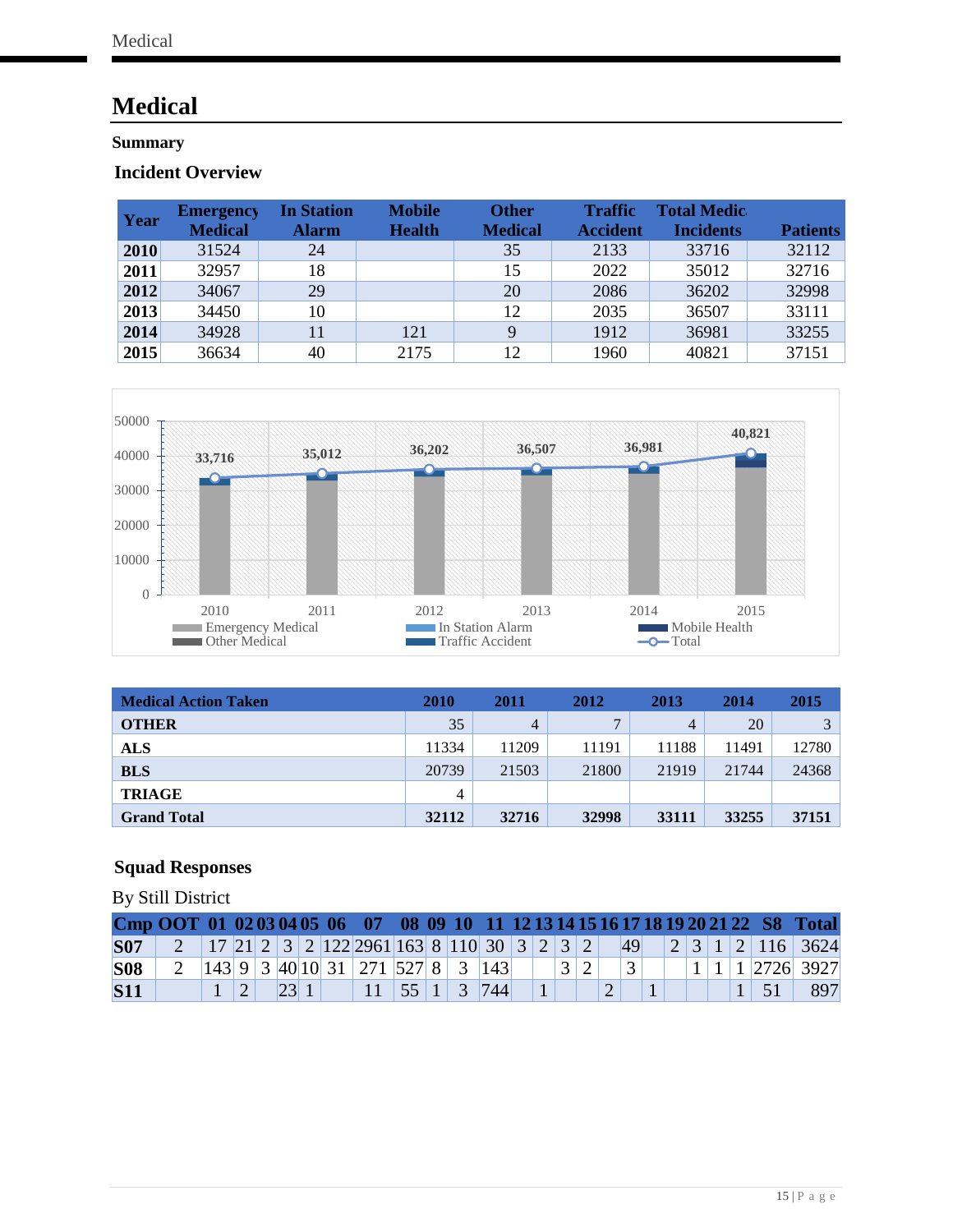### <span id="page-18-0"></span>**Primary Assessments**

| 2015 Total                                             | 37151           |
|--------------------------------------------------------|-----------------|
| <b>Traumatic Injury</b>                                | 8059            |
| <b>Exacerbation Of Pre-Existing Medical Condition</b>  | 6839            |
| <b>General Illness</b>                                 | 3947            |
| Medical Evaluation Only / No Obvious Illness Or Injury | 1980            |
| <b>Altered Loc</b>                                     | 1591            |
| <b>Abdominal Pain</b>                                  | 1573            |
| <b>Chest Pain / Cardiac Symptom</b>                    | 1514            |
| <b>Mobile Mental Health Evaluation (Mmh Team Only)</b> | 1417            |
| <b>Psych / Behavioral Disorder</b>                     | 1394            |
| <b>Seizure</b>                                         | 1373            |
| <b>Respiratory Distress</b>                            | 1265            |
| <b>Syncope / Fainting</b>                              | 1190            |
| Poisoning                                              | 1168            |
| <b>Flu Like Symptoms</b>                               | 684             |
| <b>Diabetic Symptom</b>                                | 493             |
| Stroke / Cva / Tia                                     | 471             |
| <b>Hemorrhaging / Bleeding</b>                         | 388             |
| <b>Cardiac Arrest (Medical)</b>                        | 349             |
| <b>Obvious Death / Doa</b>                             | 333             |
| <b>Allergic Reaction</b>                               | 254             |
| <b>Cardiac Dysrhythmia</b>                             | 230             |
| <b>Pregnancy Complications</b>                         | 148             |
| <b>Airway Obstruction</b>                              | 107             |
| <b>Ob Delivery (For Maternal Only)</b>                 | 59              |
| <b>Respiratory Arrest</b>                              | 44              |
| Hypothermia / Environmental                            | $\overline{37}$ |
| <b>Stings / Venomous Bites</b>                         | $\overline{37}$ |
| Hypovolemia / Shock                                    | $\overline{30}$ |
| <b>Inhalation Injury (Toxic Gas)</b>                   | 30              |
| <b>Electrocution</b>                                   | 26              |
| <b>Burns</b>                                           | 24              |
| <b>Cardiac Arrest (Trauma)</b>                         | 21              |
| <b>Do Not Resuscitate</b>                              | 21              |
| <b>Birth (For Neonate Only)</b>                        | 20              |
| <b>Sexual Assault</b>                                  | 17              |
| Hyperthermia / Environmental                           | 13              |
| $\sharp N/A$                                           | $\overline{5}$  |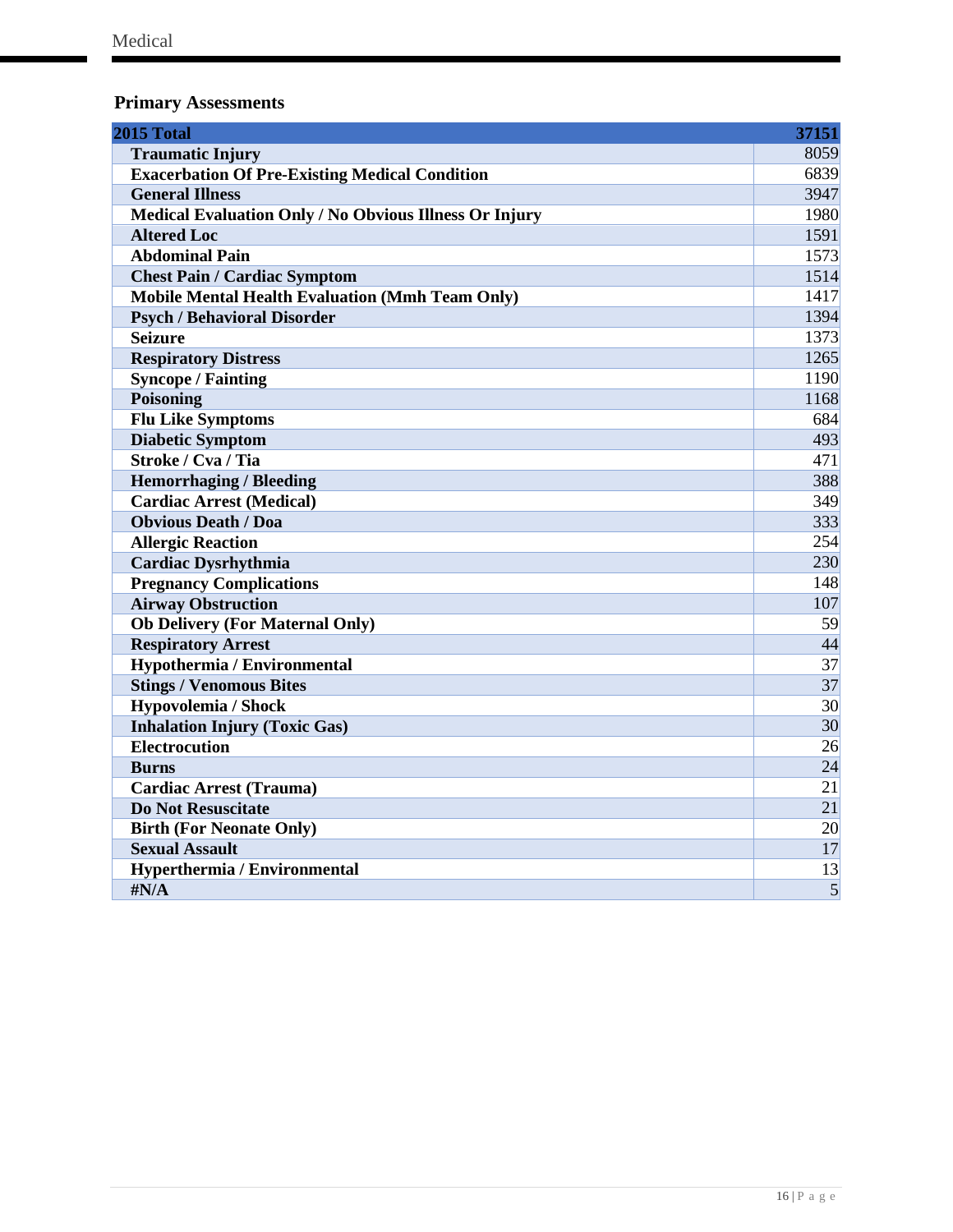# <span id="page-19-0"></span>**Hazardous Conditions**

#### <span id="page-19-1"></span>**Incident Overview**

| <b>Situation Found Type</b>  | 2010           | 2011           | 2012 | 2013        | 2014           | 2015     |
|------------------------------|----------------|----------------|------|-------------|----------------|----------|
| <b>Aircraft Incident</b>     | $\overline{2}$ |                |      |             |                |          |
| <b>Chemical Incident</b>     | 5              | 8              | 14   | $\mathbf Q$ | 6              |          |
| <b>CO</b> Alarm              | 53             | 67             | 50   | 64          | 78             | 79       |
| <b>Drug Lab</b>              | 2              | 2              | 3    |             |                |          |
| <b>Electrical Incident</b>   | 123            | 132            | 104  | 102         | 85             | 68       |
| <b>Explosive Removal</b>     | 2              | 5              | 6    | 3           |                |          |
| <b>Fire Setter</b>           | $\mathbf{I}$   | $\overline{2}$ |      | $\bigcap$   | $\overline{4}$ |          |
| <b>Fire-Play By Juvenile</b> | $\overline{2}$ |                |      |             |                | $\Omega$ |
| <b>Hazmat Incident</b>       | 178            | 177            | 185  | 148         | 134            | 150      |
| <b>Rail Incident</b>         |                |                |      |             |                | ◠        |
| <b>Standby</b>               | 11             | 19             | 18   | $\mathbf Q$ | 8              | 9        |

### <span id="page-19-2"></span>**Electrical Incidents**

| <b>Situation Found</b>                     | 2010 | 2011 | 2012 | 2013 | 2014 | 2015 |
|--------------------------------------------|------|------|------|------|------|------|
| Hazc-Arching, Shorted Electrical Equipment | 84   | 73   |      | 69   | 48   | 88   |
| Hazc-Power Line Down                       | 39   |      | 25   |      | 20   |      |
| Total                                      | 123  | 104  | 102  | 85   | 68   | 109  |

### <span id="page-19-3"></span>**Hazmat Incidents**

| <b>Situation Found</b>                    | 2010 | 2011 | 2012 | 2013 | 2014 | 2015 |
|-------------------------------------------|------|------|------|------|------|------|
| <b>Hmt-Fuel Spill (Gasoline / Diesel)</b> | 60   | 50   | 49   | 45   | 38   | 46   |
| <b>Hmt-Spill, Leak (Gases Only)</b>       | 64   | 79   | 83   | 73   | 61   | 82   |
| Hmt-Spill, Leak (Liquids Only)            | 54   | 48   | 53   | 30   | 35   | 22   |
| <b>Total</b>                              | 178  | 177  | 185  | 148  | 134  | 150  |

### <span id="page-19-4"></span>**HazMat Responses by Still District**

| Company 00T 01 02 03 04 05 06 07 08 09 10 11 12 13 14 15 16 17 18 19 20 21 22 S8 Total |  |  |  |                |  |  |  |                                 |  |  |  |  |                                                                                                                                                                                                            |
|----------------------------------------------------------------------------------------|--|--|--|----------------|--|--|--|---------------------------------|--|--|--|--|------------------------------------------------------------------------------------------------------------------------------------------------------------------------------------------------------------|
| <b>H14</b>                                                                             |  |  |  |                |  |  |  |                                 |  |  |  |  | $2\left[20\right]18\left[11\right]28\left[30\right]12\left[31\right]24\left[31\right]17\left[19\right]7\left[3\right]56\left[14\right]4\left[22\right]3\left[10\right]15\left[9\right]5\left[20\right]411$ |
| H <sub>6</sub>                                                                         |  |  |  | 88838727189894 |  |  |  | $\vert 2 \vert 4 \vert 3 \vert$ |  |  |  |  | 1   3   2   1   2   7   134                                                                                                                                                                                |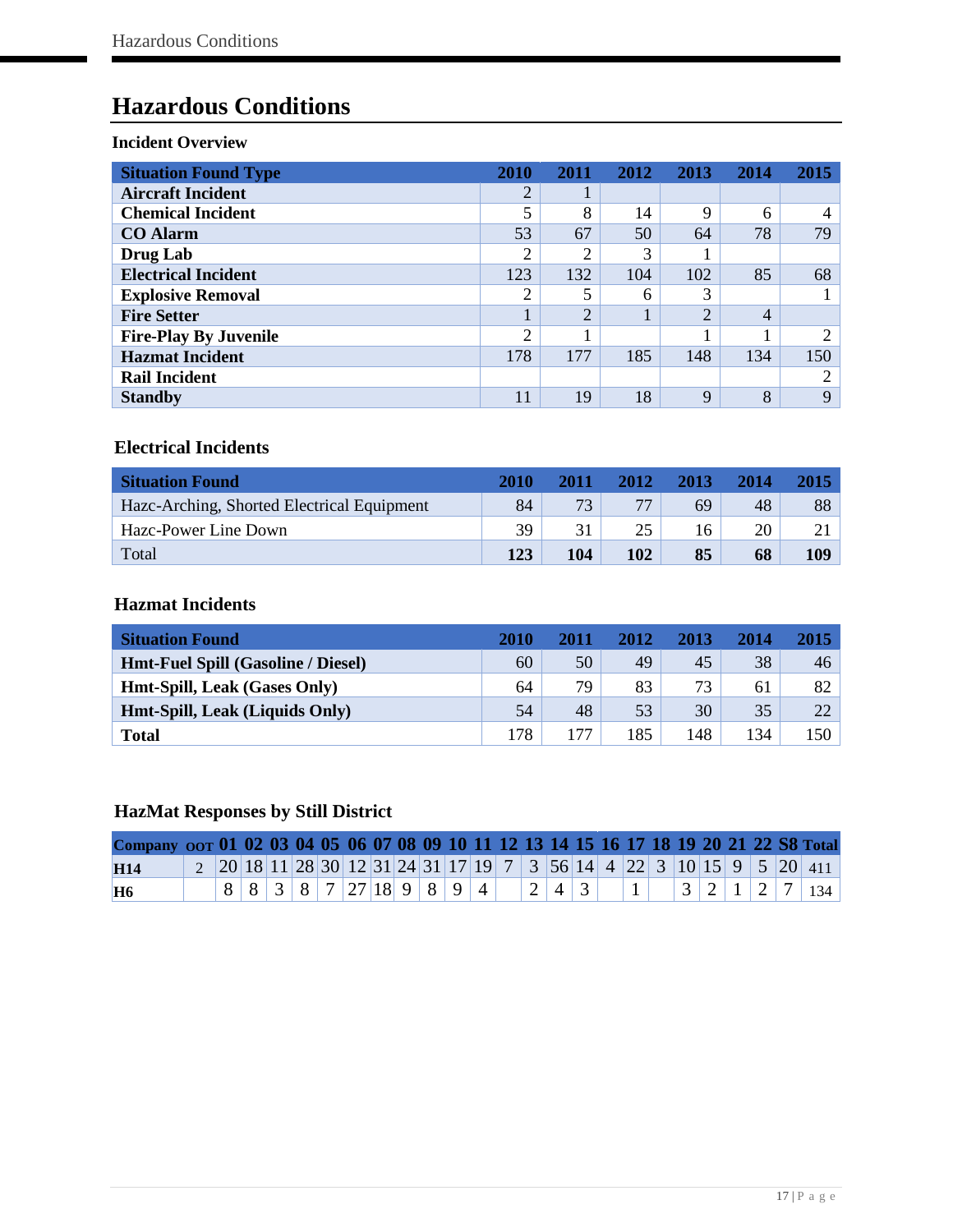## <span id="page-20-0"></span>**Rescue**

<span id="page-20-1"></span>**Incident Overview** 

| <b>Situation Found</b>   | 2010           | 2011           | 2012 | 2013 | 2014 | 2015           |
|--------------------------|----------------|----------------|------|------|------|----------------|
| <b>Entanglement</b>      | 8              | 7              | 7    |      | 9    | 5              |
| <b>Extrication</b>       | 15             | 13             | 8    | 12   | 14   | 14             |
| Lock-In                  | 77             | 92             | 89   | 81   | 71   | 72             |
| Rescue                   | 28             | 16             | 24   | 25   | 25   | 37             |
| <b>Rescue Collapse</b>   | $\overline{2}$ |                |      |      |      | $\overline{4}$ |
| <b>Rescue High Angle</b> | 13             | 16             | 10   | 10   | 17   | 17             |
| <b>Rescue Ice</b>        | 4              | 10             | 6    | 12   | 5    | 7              |
| <b>Rescue Other</b>      |                | 2              | 3    | 6    | 3    | 6              |
| <b>Rescue Water</b>      | 5              | $\overline{4}$ | 10   | 17   | 3    | 13             |
| <b>Traffic Accident</b>  | 1232           | 1527           | 1831 | 2173 | 2565 | 2698           |
| <b>Grand Total</b>       | 1385           | 1688           | 1988 | 2338 | 2713 | 2873           |

### **Traffic Accident**

| <b>Situation Found</b>                          | 2010 | 2011 | 2012 | 2013 | 2014 | 2015 |
|-------------------------------------------------|------|------|------|------|------|------|
| <b>Med-Traffic Accident With Injury</b>         | 2133 | 2022 | 2086 | 2035 | 1912 | 1960 |
| <b>Service Call-Traffic Accident Non-Injury</b> | 1232 | 1527 | 1831 | 2173 | 2565 | 2698 |
| <b>Grand Total</b>                              | 3365 | 3549 | 3917 | 4208 | 4477 | 4658 |

### <span id="page-20-2"></span>**Rescue 17 Responses**

*Still District*

 $\overline{a}$ 

| HR17 OOT 01 02 03 04 05 06 07 08 09 10 11 12 13 14 15 16 17 18 19 20 21 22 S8 Total   |  |  |  |  |  |  |  |  |  |  |  |  |  |
|---------------------------------------------------------------------------------------|--|--|--|--|--|--|--|--|--|--|--|--|--|
| <b>2015</b> 46 21 13 8 29 21 10 112 62 25 87 31 8 10 16 52 3 553 4 14 40 70 7 26 1268 |  |  |  |  |  |  |  |  |  |  |  |  |  |

<span id="page-20-3"></span><sup>7</sup> Traffic Accidents without Injury were moved to the Rescue Category from Service Calls so that incidents were more aligned with NFIRS. This caused a noticeable reduction in Service Calls and increase in Rescues.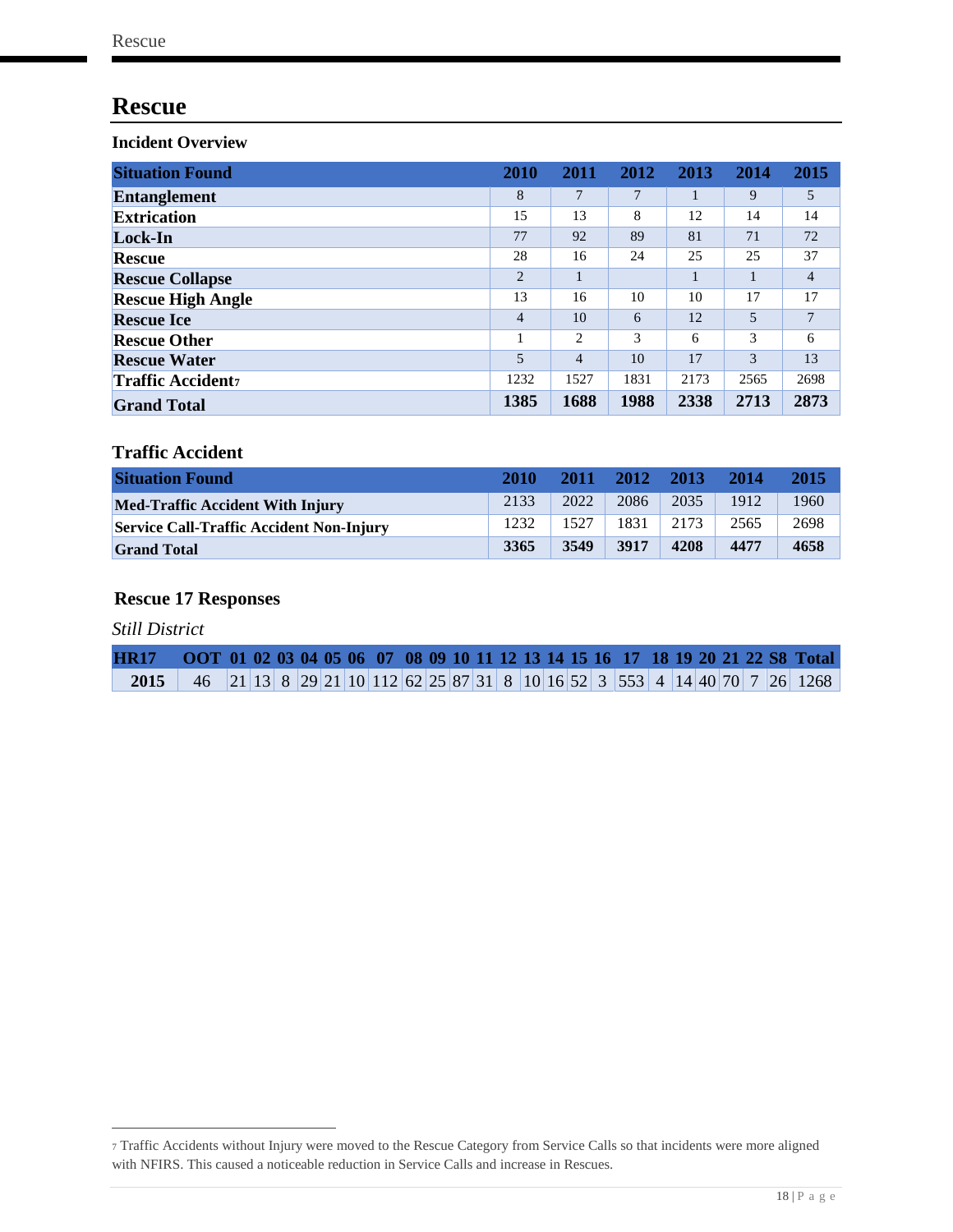# <span id="page-21-0"></span>**Over-Pressure / Rupture**

<span id="page-21-1"></span>

| <b>Situation Found</b>                         | 2010 | 2011           | 2012 | 2013 | 2014 | 2015   |
|------------------------------------------------|------|----------------|------|------|------|--------|
| <b>Excessive Heat</b>                          | 7    | 3              | 9    | 9    | q    |        |
| <b>Hazc-Excessive Heat</b>                     |      | 3              | 9    | 9    | Q    | 3      |
| <b>Explosion</b>                               | Η,   | 3              | 4    | 3    | 5    | Q<br>o |
| <b>Fire-Explosion, No After-Fire</b>           |      | 3              | 4    | 3    |      | 8      |
| <b>Other Rupture</b>                           | 19   | 23             | 22   | 27   | 17   | 16     |
| Hazc-Air, Gas Rupture (Gases Only)             | 18   | 17             | 16   | 22   | 16   | 11     |
| <b>Hazc-Over-Pressure Rupture Unclassified</b> |      | 3              | 3    | ↑    |      | 3      |
| <b>Hazc-Steam Rupture</b>                      |      |                |      |      |      |        |
| <b>Over-Pressure Rupture Unclassified</b>      |      | $\overline{2}$ | 3    | 3    |      |        |
| <b>Grand Total</b>                             | 33   | 29             | 35   | 39   | 31   | 27     |

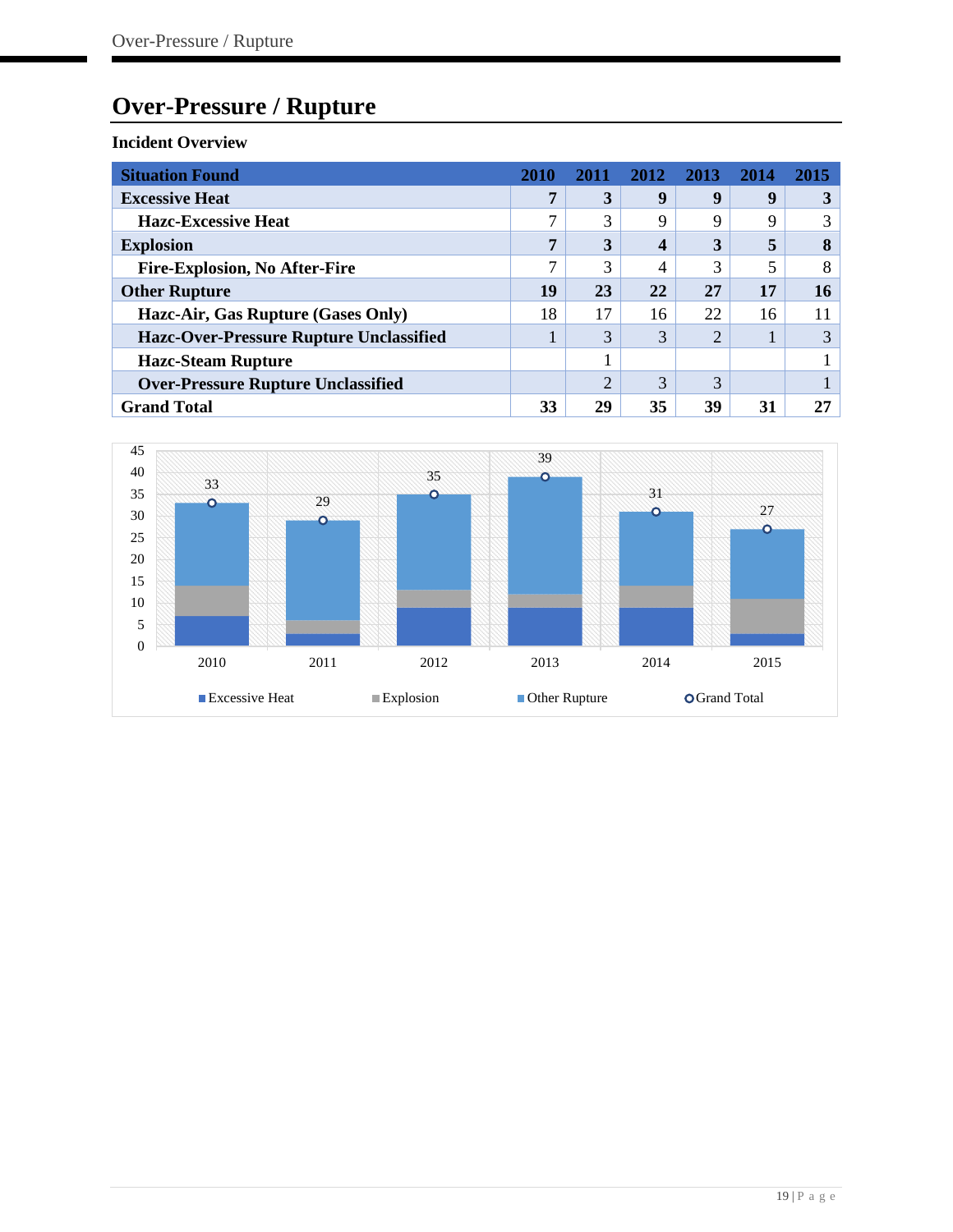# <span id="page-22-0"></span>**False Alarm**

<span id="page-22-1"></span>

| <b>Situation Found</b>                                         |              | 2010 2011    |                             |              | 2012 2013 2014 2015           |                |
|----------------------------------------------------------------|--------------|--------------|-----------------------------|--------------|-------------------------------|----------------|
| <b>ATAL</b>                                                    | 648          | 645          | 666                         | 628          | 579                           | 557            |
| <b>ATAL-Detector Operated Due To Particle Contamination</b>    | 402          | 353          | 345                         | 310          | 339                           | 358            |
| <b>Service Call-Automatic Fire Alarm Sounding (No Fire)</b>    | 246          | 292          | 321                         | 318          | 240                           | 199            |
| <b>Biohazard Scare</b>                                         | 1            |              |                             |              |                               | 1              |
| <b>False-Biohazard Scare</b>                                   | $\mathbf{1}$ |              |                             |              |                               | $\mathbf{1}$   |
| <b>Bomb Scare</b>                                              |              | 1            |                             | 1            | 1                             | 2              |
| <b>False-Bomb Scare, No Bomb</b>                               |              | $\mathbf{1}$ |                             | $\mathbf{1}$ | $\mathbf{1}$                  | $\overline{2}$ |
| <b>False Alarm</b>                                             | 95           | 115          | 135                         | 124          | 132                           | 141            |
| <b>ATAL-System Vandalized</b>                                  | $\mathbf{1}$ | $\mathbf{1}$ | $\mathcal{D}_{\mathcal{A}}$ | 3            | 1                             | $\mathbf{1}$   |
| <b>False-Residential Smoke Detector Sounding (Malfunction)</b> | 94           | 114          | 133                         | 121          | 131                           | 140            |
| <b>False Call</b>                                              | 333          | 291          | 328                         | 299          | 410                           | 479            |
| <b>ATAL-Malicious, Mischievous False Call</b>                  | 49           | 53           | 28                          | 42           | 67                            | 60             |
| <b>False-Call Not Classified Above</b>                         | 262          | 208          | 277                         | 210          | 291                           | 371            |
| <b>False-Malicious Mischievous False Call</b>                  | 22           | 30           | 23                          | 47           | 52                            | 48             |
| <b>System Malfunction</b>                                      | 987          | 1031         | 935                         |              | 1018 1059                     | 1143           |
| <b>ATAL-System Malfunction - Discharged (Automatic)</b>        | 58           | 63           | 53                          | 59           | 60                            | 67             |
| <b>ATAL-System Malfunction - Lightning / Power Surge</b>       | 50           | 44           | 37                          | 24           | 27                            | 49             |
| <b>ATAL-System Malfunction - Unknown Cause</b>                 | 614          | 594          | 540                         | 602          | 607                           | 630            |
| <b>False-Automatic Co Alarm Sounding (Malfunction)</b>         | 182          | 228          | 220                         | 236          | 234                           | 267            |
| <b>System Malfunction</b>                                      | 83           | 102          | 85                          | 97           | 131                           | 130            |
| <b>System Test</b>                                             | 173          | <b>149</b>   | 144                         | 140          | 159                           | 159            |
| <b>ATAL-Alarm Testing - Failed To Notify Alarm Co.</b>         | 152          | 130          | 135                         | 125          | 144                           | 142            |
| <b>ATAL-System Flow Testing - Failed To Notify Alarm Co.</b>   | 21           | 19           | 9                           | 15           | 15                            | 17             |
| Unintentional                                                  | 458          | 507          | 505                         | 475          | 578                           | 603            |
| <b>ATAL-Accidental Pull Station Activation</b>                 | 207          | 206          | 222                         | 194          | 212                           | 245            |
| <b>ATAL-Accidental System Discharge (By Occupant)</b>          | 129          | 164          | 128                         | 120          | 160                           | 151            |
| <b>Unintentional</b>                                           | 122          | 137          | 155                         | 161          | 206                           | 207            |
| Total                                                          |              |              |                             |              | 2695 2739 2713 2685 2918 3085 |                |

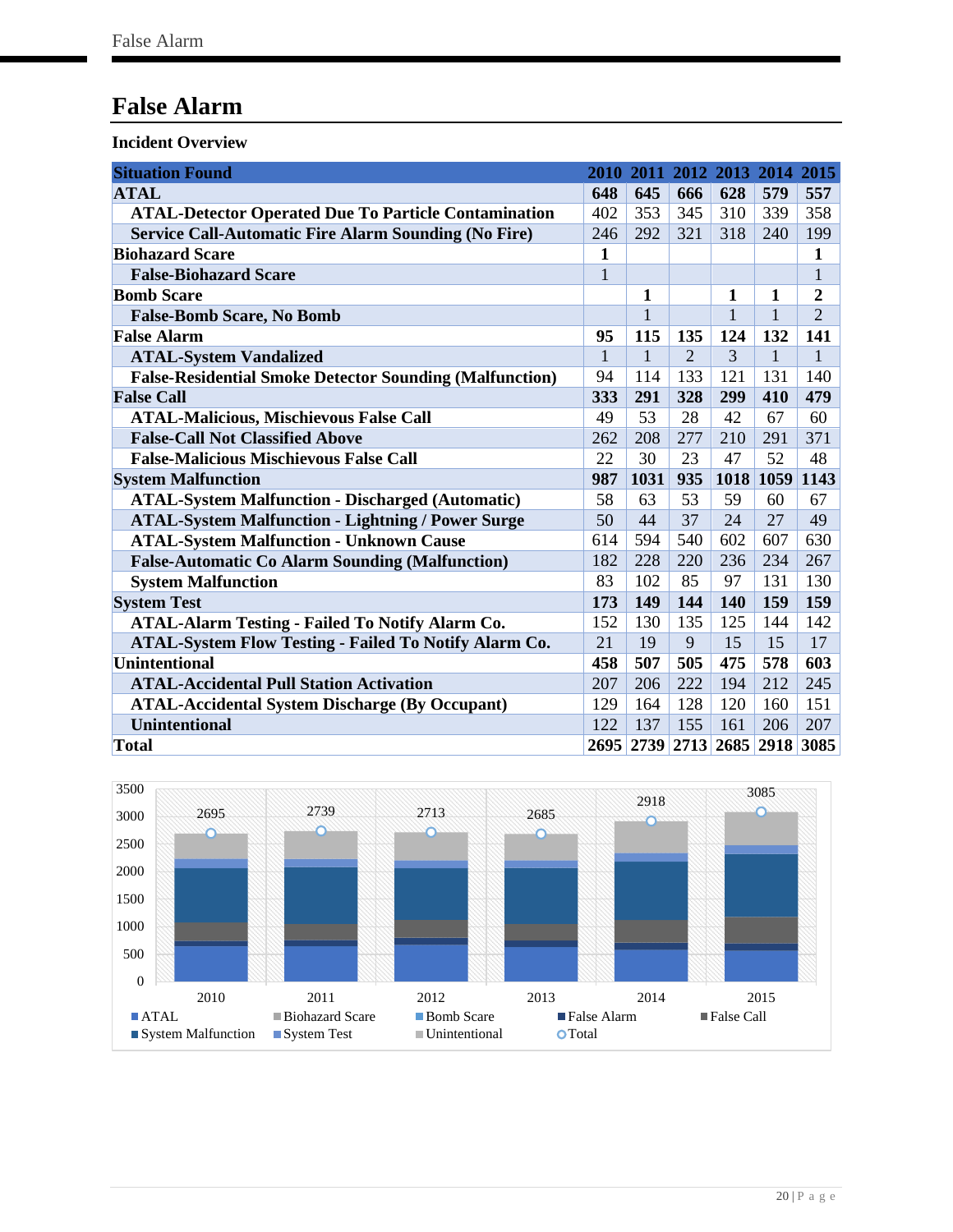# <span id="page-23-0"></span>**Good Intent**

<span id="page-23-1"></span>

| <b>Situation Found</b>                                 | 2010 | 2011           | 2012 | 2013 | 2014 | 2015 |
|--------------------------------------------------------|------|----------------|------|------|------|------|
| <b>ATAL</b>                                            | 345  | 356            | 353  | 340  | 354  | 350  |
| <b>ATAL-Smoke Conditions Only - No Fire</b>            | 266  | 265            | 244  | 233  | 242  | 265  |
| <b>Residential Smoke Detector Sounding (No Fire)</b>   | 66   | 64             | 81   | 79   | 83   | 60   |
| <b>Good Intent-Vicinity Alarm</b>                      | 13   | 27             | 28   | 28   | 29   | 25   |
| <b>Controlled Burn</b>                                 | 98   | 88             | 112  | 126  | 115  | 94   |
| <b>Controlled Burning</b>                              | 33   | 32             | 44   | 39   | 36   | 24   |
| <b>Good Intent-Controlled Burning</b>                  | 65   | 56             | 68   | 87   | 79   | 70   |
| <b>Good Intent</b>                                     | 4716 | 5469           | 5836 | 6552 | 7448 | 7594 |
| <b>Good Intent - Biohazard Scare</b>                   | 3    | $\overline{2}$ | 5    | 3    |      |      |
| <b>Good Intent-Not Classified Above</b>                | 4713 | 5467           | 5831 | 6549 | 7447 | 7594 |
| <b>Odor/Smoke</b>                                      | 606  | 755            | 730  | 729  | 619  | 662  |
| <b>Good Intent-Steam, Other Gas Mistaken for Smoke</b> | 49   | 69             | 78   | 95   | 74   | 72   |
| <b>Service Call-Smoke, Odor Condition</b>              | 557  | 686            | 652  | 634  | 545  | 590  |
| <b>RTQ</b>                                             | 507  | 505            | 452  | 489  | 445  | 544  |
| <b>Good Intent-Rtq Prior to Arrival</b>                | 507  | 505            | 452  | 489  | 445  | 544  |
| <b>Wrong Location</b>                                  | 43   | 57             | 66   | 55   | 54   | 76   |
| <b>Good Intent-Wrong Location</b>                      | 43   | 57             | 66   | 55   | 54   | 76   |
| <b>Total</b>                                           | 6315 | 7230           | 7549 | 8291 | 9035 | 9320 |

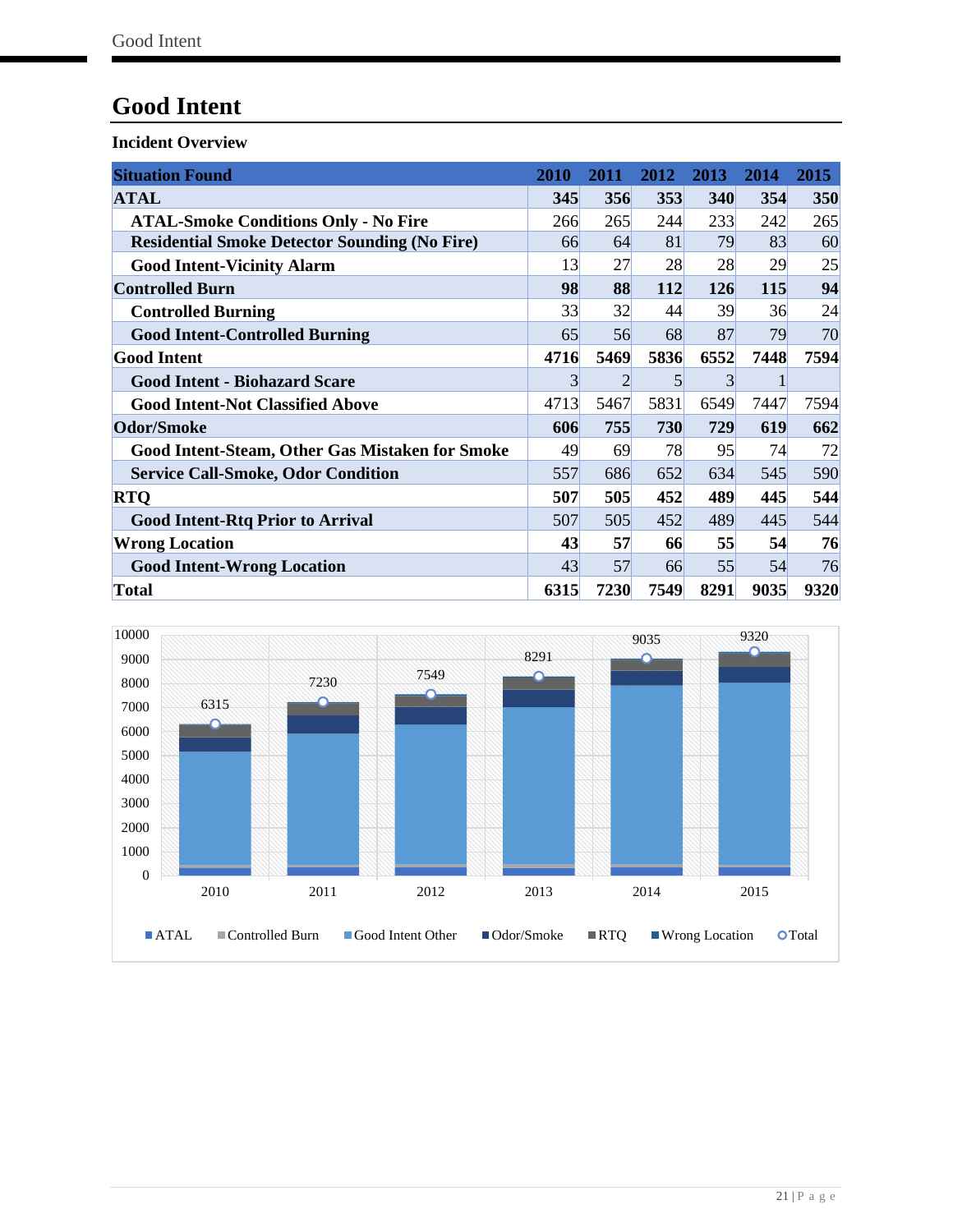# <span id="page-24-0"></span>**Service Call**

<span id="page-24-1"></span>

| <b>Situation Found</b>                                   | 2010       | 2011 | 2012 | 2013           | 2014 | 2015 |
|----------------------------------------------------------|------------|------|------|----------------|------|------|
| <b>Assist Other Agency</b>                               | 858        | 1167 | 989  | 865            | 1030 | 929  |
| <b>Service Call-Assist Other Agency</b>                  | 858        | 1167 | 989  | 865            | 1030 | 929  |
| <b>CARES</b>                                             |            |      |      | $\overline{2}$ | 805  | 1863 |
| <b>Service Call-Cares Call</b>                           |            |      |      | $\overline{c}$ | 805  | 1863 |
| <b>Lock Out</b>                                          | 88         | 70   | 74   | 59             | 65   | 77   |
| Service Call-Lock-Out (See Rescue-Lock-In)               | 88         | 70   | 74   | 59             | 65   | 77   |
| <b>Odor/Smoke</b>                                        | 89         | 76   | 91   | 90             | 73   | 81   |
| <b>Service Call-Smoldering Food (No Ignition)</b>        | 89         | 76   | 91   | 90             | 73   | 81   |
| <b>Other Service Call</b>                                | 286        | 386  | 405  | 525            | 318  | 264  |
| <b>Cover Assignment Standby, Move-Up</b>                 | 9          | 8    | 6    | 3              | 2    | 7    |
| <b>Service Call-Move-Up To Non-City Fire Station</b>     |            |      |      | $\overline{2}$ |      |      |
| <b>Service Call-Not Classified Above</b>                 | 277        | 378  | 399  | 520            | 316  | 257  |
| <b>Public Assist</b>                                     | 2204       | 2860 | 3068 | 3415           | 4109 | 4119 |
| <b>Misc-Lifesafety Inspection</b>                        |            |      | 3    | 3              | 2    | 2    |
| <b>Service Call-Public Assist (No Medical)</b>           | 2203       | 2860 | 3065 | 3412           | 4107 | 4117 |
| <b>Special Event</b>                                     | 15         | 21   | 24   | 25             | 18   | 20   |
| <b>Misc-Special Events (Coordinator Only)</b>            | 15         | 21   | 24   | 25             | 18   | 20   |
| <b>TMED</b>                                              | <b>100</b> | 97   | 102  | 121            | 97   | 88   |
| <b>Service Call-Tactical Medical Response Operations</b> | 60         | 55   | 79   | 112            | 85   | 76   |
| <b>Service Call-Tactical Medical Standby</b>             | 40         | 42   | 23   | 9              | 12   | 12   |
| <b>Unauthorized Burning</b>                              | 128        | 188  | 197  | 163            | 177  | 193  |
| <b>Service Call-Unauthorized Burning</b>                 | 128        | 188  | 197  | 163            | 177  | 193  |
| <b>Water Evacuation</b>                                  | 62         | 256  | 60   | 125            | 129  | 95   |
| <b>ATAL-Water Flow Due To Pipe Break</b>                 | 22         | 137  | 26   | 74             | 79   | 52   |
| <b>Service Call-Water Evacuation</b>                     | 40         | 119  | 34   | 51             | 50   | 43   |
| <b>Total</b>                                             | 3830       | 5121 | 5010 | 5390           | 6821 | 7729 |

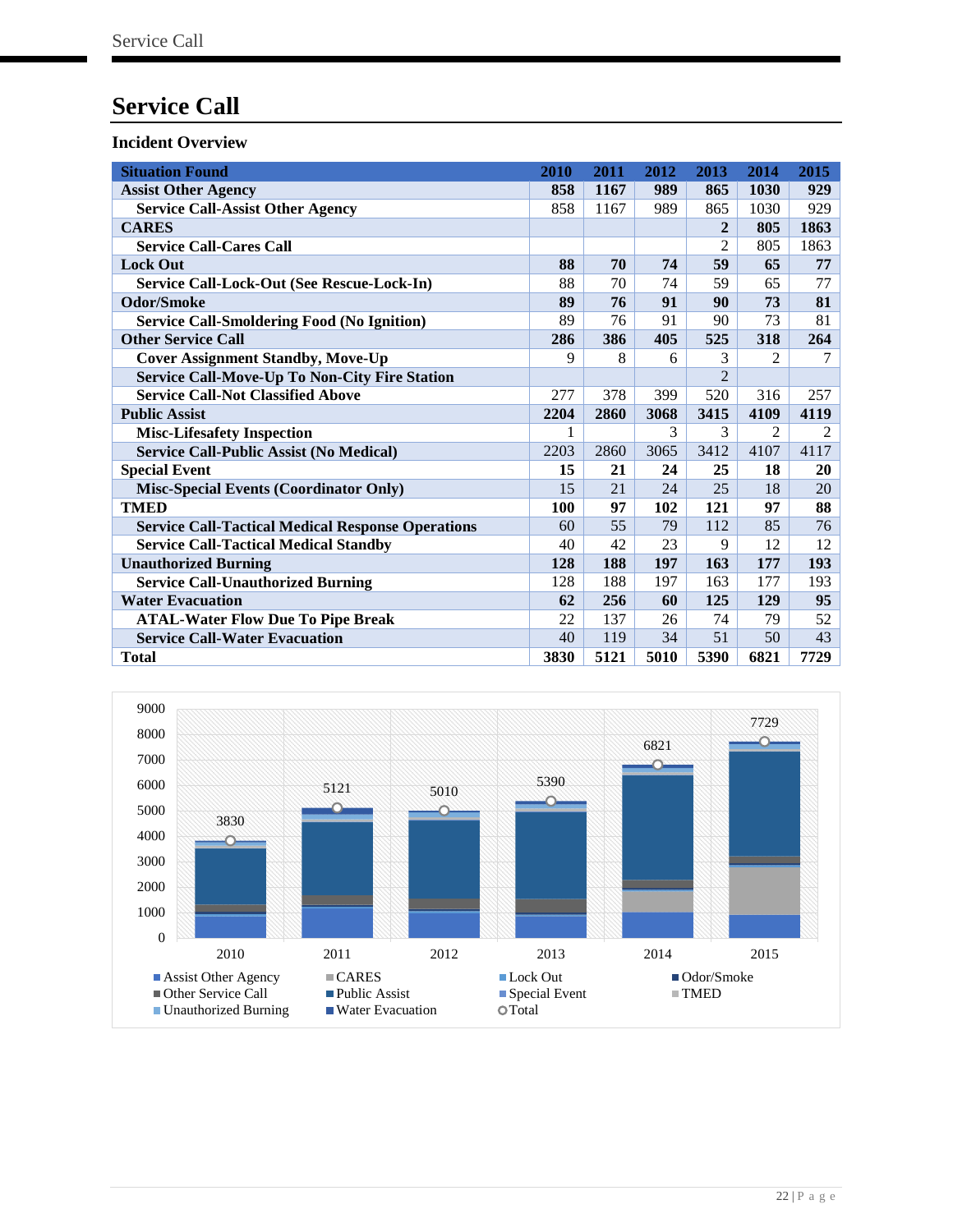# <span id="page-25-0"></span>**Severe Weather**

<span id="page-25-1"></span>

| <b>Situation Found</b> | <b>2010</b> | 2011 | 2012 | 2013 | 2014 | 2015     |
|------------------------|-------------|------|------|------|------|----------|
| Flood                  | 4           |      | 4    | 18   | 6    | $\Omega$ |
| <b>Flood Patrol</b>    |             |      |      | 29   |      |          |
| Lightning              | 30          | 25   | 11   | 16   | 17   | 33       |
| <b>Winter Patrol</b>   |             |      |      |      |      |          |
| <b>Total</b>           | 34          | 25   | 15   | 63   | 24   | 43       |

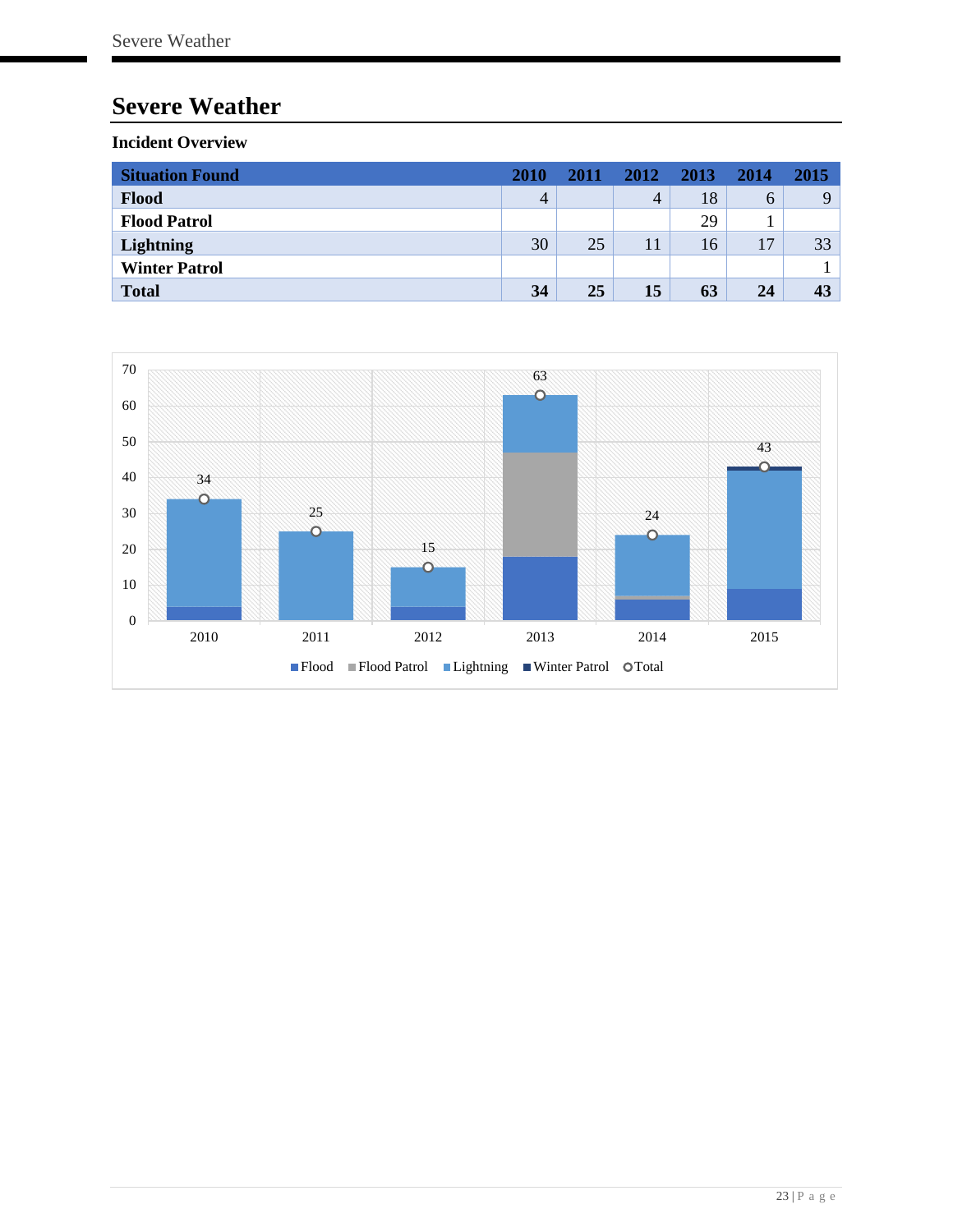# <span id="page-26-0"></span>**Other**

<span id="page-26-1"></span>

| <b>Situation Found</b>                                | 2010         | 2011 | 2012 | 2013           | - 2014 | 2015 |
|-------------------------------------------------------|--------------|------|------|----------------|--------|------|
| <b>Fireworks</b>                                      | $\mathbf b$  | 18   | 3    |                |        |      |
| <b>Service Call-Fireworks Complaint</b>               | <sub>6</sub> | 18   |      |                |        |      |
| <b>Other</b>                                          | 39           | 45   | 30   | 48             |        | 31   |
| <b>Misc-Type Situation Found Not Classified Above</b> | 35           | 37   | 28   | 46             | 37     | 31   |
| <b>Outside Agency Response Only</b>                   | 4            | 8    |      | $\overline{2}$ | 4      |      |
| <b>Grand Total</b>                                    | 45           | 63   | 33   | 49             | 46     | 32   |

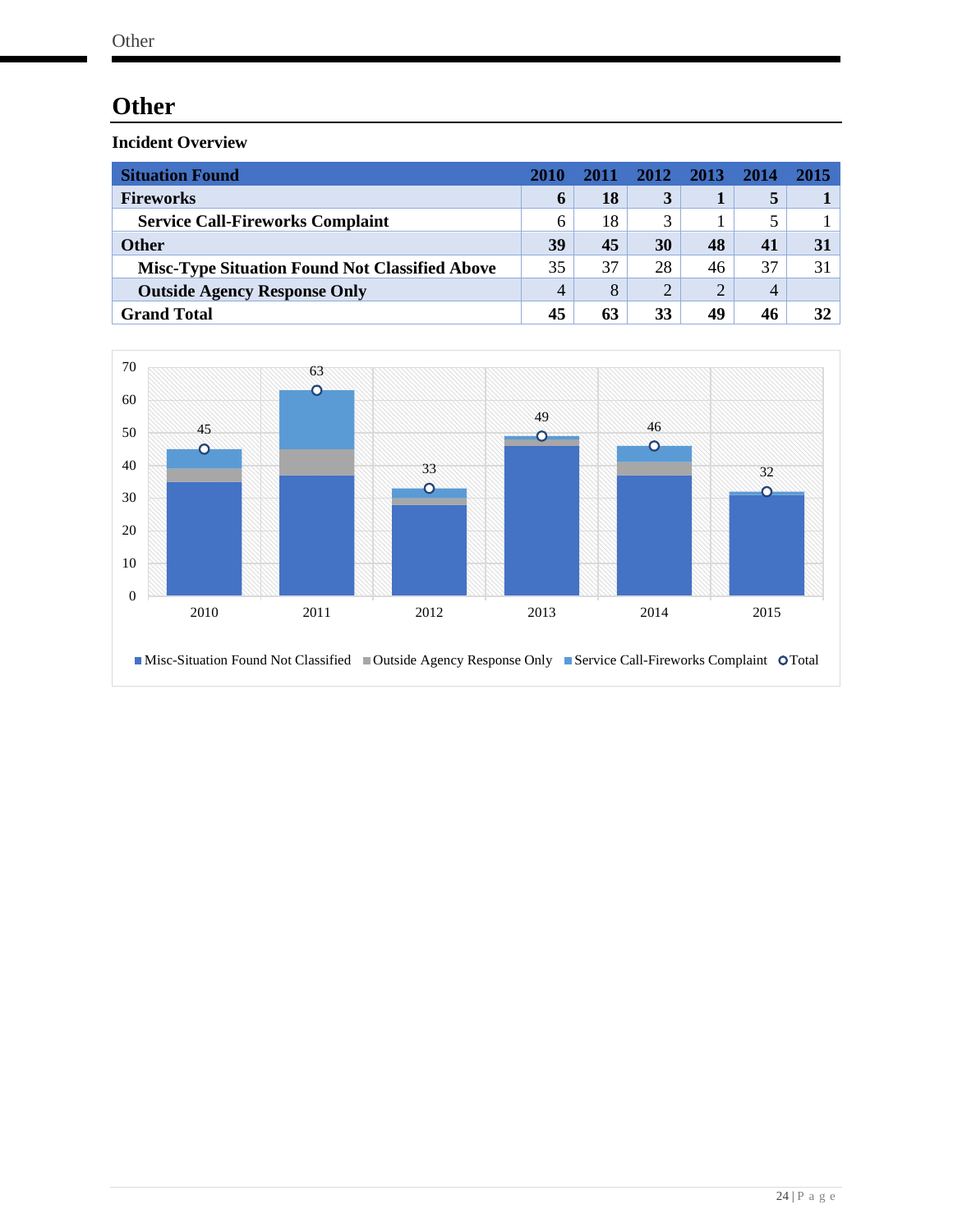# <span id="page-27-0"></span>**Mutual Aid**

| <b>Mutual Aid</b>            | 2010           | 2011   | 2012 | 2013           | 2014         | 2015           |
|------------------------------|----------------|--------|------|----------------|--------------|----------------|
| <b>RECEIVED</b>              | 14             | 21     | 14   | 22             | 39           | 50             |
| <b>False Alarm</b>           | 2              | 3      | 1    | $\mathbf{1}$   | 3            | 5              |
| <b>Fire</b>                  |                | 3      | 3    | $\overline{2}$ |              | 2              |
| <b>Good Intent</b>           | 2              | 5      | 5    | 11             | 8            | 9              |
| <b>Hazardous Condition</b>   | $\overline{2}$ |        |      |                | 1            |                |
| <b>Medical</b>               | 4              | 8      | 5    | 8              | 20           | 27             |
| <b>Other</b>                 |                |        |      |                | 1            |                |
| <b>Rescue</b>                | 2              |        |      |                | 3            | 3              |
| <b>Service Call</b>          | 2              | 2      |      |                | 3            | 4              |
| <b>GIVEN</b>                 | 263            | 272    | 299  | 218            | 274          | 336            |
| <b>False Alarm</b>           | 24             | 5      | 9    | 15             | $\mathbf{Q}$ | 13             |
| <b>Fire</b>                  | 19             | 17     | 11   | 11             | 9            | 9              |
| <b>Good Intent</b>           | 27             | 16     | 22   | 21             | 27           | 63             |
| <b>Hazardous Condition</b>   | 3              | 8      | 1    | 4              | $\mathbf{1}$ |                |
| <b>Medical</b>               | 156            | 173    | 212  | 132            | 171          | 184            |
| <b>Other</b>                 | 2              | 8      | 2    | 2              | 3            |                |
| <b>Over-Pressure Rupture</b> |                |        |      |                | 1            |                |
| <b>Rescue</b>                | 3              | $\tau$ | 6    | 8              | 19           | 28             |
| <b>Service Call</b>          | 29             | 38     | 35   | 24             | 34           | 37             |
| <b>Severe Weather</b>        |                |        | 1    |                |              | $\overline{c}$ |

### <span id="page-27-1"></span>**Mutual Aid Received**

| <b>Mutual Aid</b>                                | 2010           | 2011 | 2012          | 2013 | 2014            | 2015           |
|--------------------------------------------------|----------------|------|---------------|------|-----------------|----------------|
| <b>RECEIVED</b>                                  | 14             | 21   | 14            | 22   | 39              | 50             |
| (Blank)                                          |                |      |               |      |                 |                |
| <b>Air Force Academy Fire Department</b>         |                |      |               |      | 3               | 3              |
| <b>Black Forest Fire Rescue District</b>         |                |      |               |      |                 | $\overline{c}$ |
| <b>Broadmoor Fire Protection District</b>        |                |      | $\mathcal{R}$ | 8    | $\overline{c}$  |                |
| <b>Cimarron Hills Fire Protection District</b>   |                |      |               |      |                 |                |
| <b>Colorado Centre</b>                           | 1              |      |               |      |                 |                |
| <b>Colorado State Forest Service</b>             |                |      |               |      |                 |                |
| <b>Donald Wescott Fire Protection District</b>   | 7              | 13   | 5             | 5    | 10 <sup>1</sup> | 9              |
| El Paso County Fire Marshall (E.P.S.O)           |                |      |               |      |                 |                |
| El Paso County Search & Rescue                   |                |      |               |      |                 |                |
| <b>Ellicott Fire Protection District</b>         |                |      |               |      |                 |                |
| <b>Falcon Fire Protection District</b>           | $\overline{c}$ |      |               |      |                 |                |
| <b>Fort Carson Fire Department</b>               |                |      |               |      |                 |                |
| <b>Highway 115 Fire Protection District</b>      |                |      |               |      |                 |                |
| <b>Manitou Springs Volunteer Fire Department</b> |                |      |               |      |                 |                |
| <b>Norad/Cheyenne Mtn Fire Department</b>        |                |      |               | 3    | 17              | 22             |
| <b>Peterson Afb Fire Department</b>              |                |      |               |      |                 |                |
| <b>Security Fire Protection District</b>         |                |      |               |      |                 | $\mathfrak{D}$ |
| <b>State Patrol</b>                              |                |      |               |      |                 |                |
| <b>Stratmoor Hills Fire Protection District</b>  | 3              |      |               |      | $\overline{2}$  |                |
| <b>United States Forest Service</b>              |                |      |               |      |                 |                |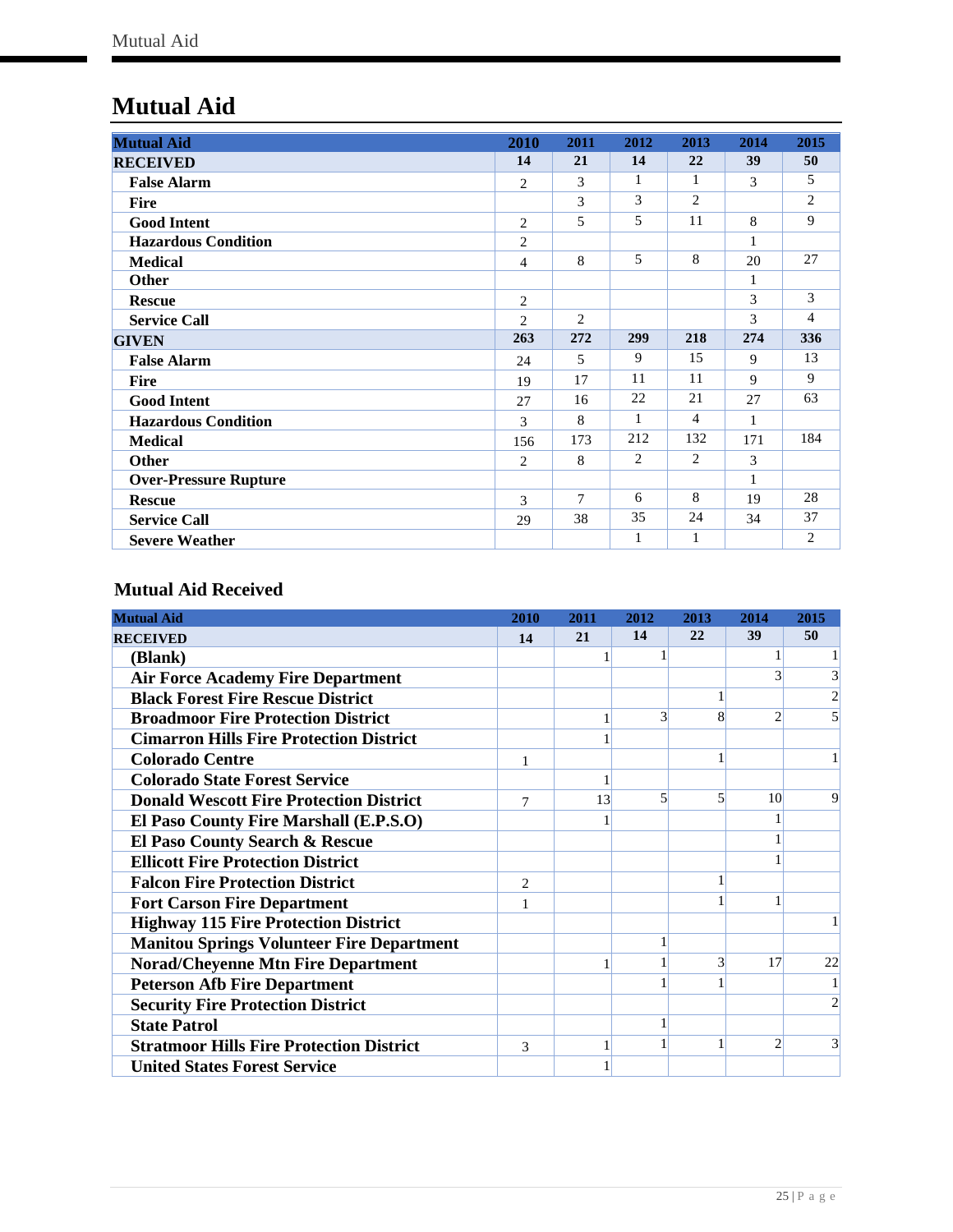### <span id="page-28-0"></span>**Mutual Aid Given**

| <b>Mutual Aid</b>                                       | 2010           | 2011           | 2012           | 2013           | 2014           | 2015           |
|---------------------------------------------------------|----------------|----------------|----------------|----------------|----------------|----------------|
| Given                                                   | 263            | 272            | 299            | 218            | 274            | 336            |
| (Blank)                                                 | 181            | 204            | 213            | 119            | 196            | 221            |
| <b>Air Force Academy Fire Department</b>                | $\overline{2}$ | $\mathbf{1}$   | $\mathbf{1}$   |                | 13             | 23             |
| <b>Black Forest Fire Rescue District</b>                |                | $\overline{3}$ | $\mathbf{1}$   | $\overline{4}$ | 3              | $\overline{2}$ |
| <b>Broadmoor Fire Protection District</b>               | 39             | 11             | 32             | 29             | 16             | $\mathbf Q$    |
| <b>Calhan Volunteer Fire Department</b>                 | $\mathbf{1}$   |                | $\mathbf{1}$   |                | $\mathbf{1}$   |                |
| <b>Cimarron Hills Fire Protection District</b>          | $\overline{2}$ | $\overline{5}$ | $\overline{4}$ | 14             | 6              | 3              |
| <b>Colorado Centre</b>                                  | 3              | 3              | $\overline{4}$ | 5              | 4              | 14             |
| <b>Colorado State Forest Service</b>                    | $\mathbf{1}$   | $\overline{2}$ | $\mathbf{1}$   |                |                |                |
| <b>Crystal Park Volunteer Fire Department</b>           |                | $\overline{2}$ |                |                | $\mathbf{1}$   |                |
| <b>Department/Agency Not Specified Above</b>            |                | 6              | $\mathbf{1}$   |                | $\overline{c}$ |                |
| <b>Divide/Florissant Fire Protection District</b>       |                |                |                |                |                | $\mathbf{1}$   |
| <b>Donald Wescott Fire Protection District</b>          | 8              | $\overline{2}$ | 5              | 5              | 10             | 17             |
| El Paso County Fire Marshall (E.P.S.O)                  | $\mathbf{1}$   |                | $\overline{2}$ | $\overline{c}$ |                | 1              |
| El Paso County Search & Rescue                          | $\overline{2}$ |                | $\overline{2}$ |                |                | 1              |
| <b>Ellicott Fire Protection District</b>                | $\mathbf{1}$   | $\mathbf{1}$   | $\overline{4}$ | 1              |                | 2              |
| <b>Falcon Fire Protection District</b>                  | $\mathbf{1}$   | 2              | $\overline{c}$ | $\overline{c}$ | $\mathbf{1}$   |                |
| <b>Fort Carson Fire Department</b>                      | $\overline{2}$ | $\mathbf{1}$   | $\overline{4}$ | 1              |                | $\mathbf{1}$   |
| <b>Fountain Fire Department</b>                         | 3              | 3              | $\mathbf{1}$   | $\overline{2}$ | $\mathbf{1}$   | 2              |
| <b>Hanover Volunteer Fire Department</b>                |                |                | $\mathbf{1}$   |                |                | $\mathbf{1}$   |
| <b>Highway 115 Fire Protection District</b>             | $\mathbf{1}$   |                |                |                |                |                |
| <b>Manitou Springs Volunteer Fire Department</b>        | $\overline{2}$ | $\overline{2}$ | $\mathbf{1}$   | 5              | $\overline{2}$ | $\mathbf{1}$   |
| <b>Norad/Cheyenne Mtn Fire Department</b>               | $\mathbf{1}$   | $\mathbf{1}$   | $\overline{2}$ | $\overline{2}$ | 3              | 17             |
| <b>Northeast Teller County Fire Protection District</b> |                |                | $\mathbf{1}$   |                |                |                |
| <b>Peterson Afb Fire Department</b>                     |                |                | 5              | $\overline{7}$ | 3              | $\tau$         |
| <b>Peyton Fire Protection District</b>                  |                |                |                |                |                | $\mathbf{1}$   |
| <b>Security Fire Protection District</b>                |                |                |                | 1              | $\mathfrak{2}$ | $\mathfrak{Z}$ |
| <b>Stratmoor Hills Fire Protection District</b>         | 10             | 21             | 11             | 16             | 9              | 5              |
| <b>Tri-County Volunteer Fire Department</b>             |                |                |                | $\mathbf{1}$   |                | $\overline{2}$ |
| <b>Tri-Lakes Fire Protection District</b>               |                |                |                |                |                | $\overline{2}$ |
| <b>United States Forest Service</b>                     | $\overline{2}$ | $\overline{2}$ |                | $\mathfrak{2}$ |                |                |
| <b>Victor Volunteer Fire Department</b>                 |                |                |                |                | $\mathbf{1}$   |                |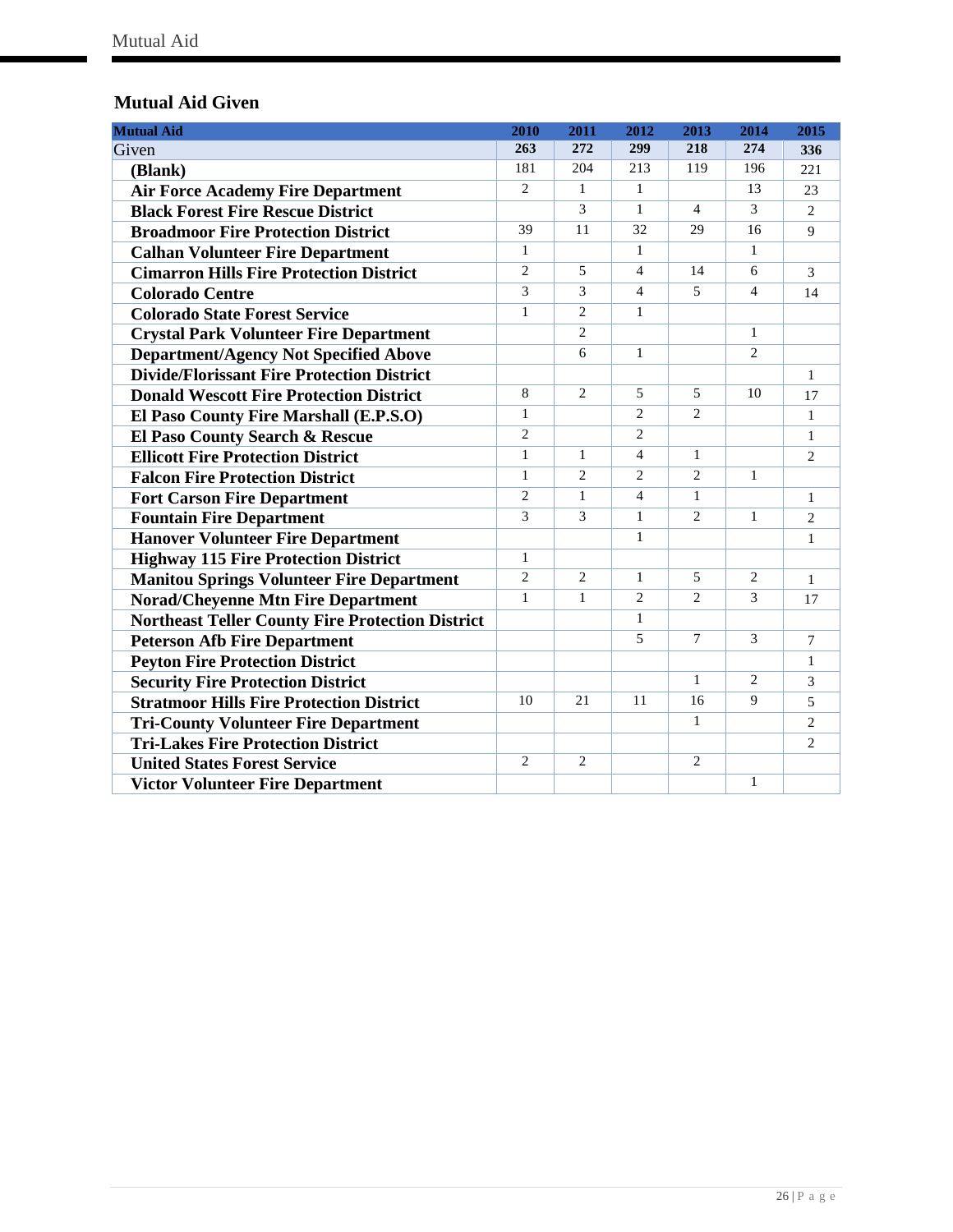# <span id="page-29-0"></span>**Appendix**

#### <span id="page-29-1"></span>**Appendix A: Glossary**

**12-Minute Structure Fire Response (12-Min SFIR):** ERF for structure fires is defined as two engines and one truck all arriving emergent. The goal is to have SFIR ERF arrive at situations within 12 minutes, 90% of the time.

**8-Minute First Company Response Coverage (8-Min FCR):** Measure is defined as arrival of the first emergent apparatus to incidents within one of the 9 PEZs. The goal is to have the first unit arrive on scene to emergent incidents within 8 minutes, 90% of the time.

**Alarm Time:** This is the time the alarm is received by the 911 call center.

**Arrival Time:** This is the time the first company arrives to the incident.

**ATAL:** Automatic Alarm

**ATCO:** Automatic Alarm - Carbon Monoxide

**ATMA:** Automatic Alarm - Medical

**CAGR:** Compound Annual Growth Rate.

**CAD:** Computer Aided Dispatch

**Company Response Time:** This is the difference between dispatched time and arrival time.

**Cover:** The percentage of time that the fire department meets its response coverage goals.

**Dispatched Time:** This is the time a CSFD company is assigned to the call.

**ERF:** Effective Response Force

**Emergent Response Incident:** An incident to which the apparatus responded "emergent" (lights and sirens) the entire route. Only incidents where the apparatus responded emergent the entire route are included in response coverage figures.

**Fire Demand Zone (FDZ):** The smallest geographical unit at which incident rates are measured by the CSFD **First-Due Response Area or Still District:** The area to which a station is assigned as the first responding station. If the First-Due station is out of service, the second due station is called, etc.

**GFIR:** Grass Fire

**HAZCND:** Hazardous Condition

**HZMT:** Hazardous Material

**Incident:** A call received by the Communications Center through 911 to which at least one CSFD apparatus was assigned.

**INV:** Investigation

**MED:** Medical

**MPDS Category:** Medical Priority Dispatch System. A five-digit code and method used to classify and prioritize medical incidents.

**MPDS Priority:** A value usually ranging from A to E, with A being the least emergent category and E being the greatest.

**MUA:** Mutual Aid

**OthFir:** Other Fire

**Planning Evaluation Zone (PEZ):** There are 9 Planning Evaluation Zones in the city. Coverage statistics and standards are often evaluated at both the PEZ and city levels.

**Resc:** Rescue

**Response Time:** The time between receiving a call and the company is en route and begins traveling towards an incident.

**SFIR:** Structure Fire

**Situation Found**: Multiple "situation found" can be identified for an incident. Unless otherwise stated, all tables and graphs are categorized by the primary situation found. (Alternatively, calls may be classified by "CAD Category." These tables are explicitly identified.)

**TA:** Traffic Accident

**TEMS:** Tactical Emergency Medical Services

**Total Response Time:** This is the difference between alarm time and arrival time.

**Turn-Out Time:** This is the difference between dispatched time and response time.

**VFIR:** Vehicle Fire